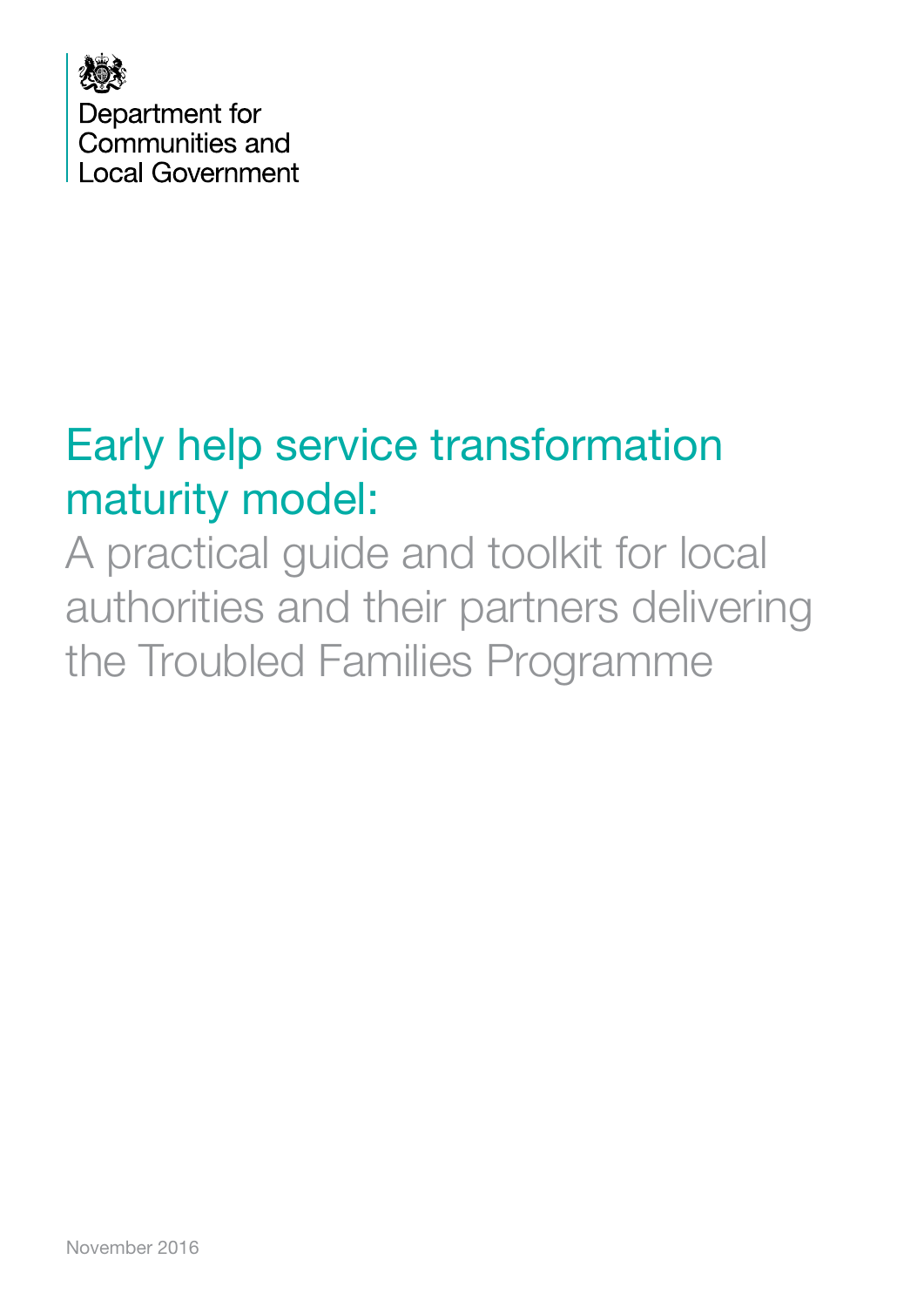## Foreword

From the inception of the Troubled Families Programme in 2012, we had a clear ambition that the programme would drive more effective delivery of early help and support to the most complex families in a joined up and coherent way, working across local services.

When we launched the new Troubled Families Programme last year, we made transformation of local services an even clearer objective as this is the best way that we will secure sustainable, high quality services for families after the programme ends in 2020. The question was not only how do we achieve this end, but how can we afford not to?

The new Troubled Families Programme, running from 2015-2020, funded from central government and delivered in partnership with 150 upper tier local authorities across England, is about getting to grips with the complex and debilitating problems that troubled families have – helping them get their kids back to school, tackling violence in the home, supporting them through health problems and placing parents on a pathway to work. But it is also about driving through a transformation in the way public services are delivered. The programme encourages services to work in a new way for families with multiple problems, taking an integrated, whole family approach. Not looking at individuals or individual problems, but at the family as an entity – with overlapping and connected problems and histories.

The knock-on effect of working in this way is to reduce demand for costly reactive services.

For example, identifying the underlying and interconnected problems of a family means not only ensuring a truanting child is supported to get back to school but that their mother gets the right support for her mental health problems so the children are no longer worried about leaving her alone at home. Providing effective support to a family early means that a family might see a GP, not turn up repeatedly in A&E; that parenting support is put in place before a child becomes at risk of being placed in local authority care; and that a mental health problem might be identified and treated before crisis point and before a parent feels they can no longer hold down their job, which in turn will have a major impact on the children.

Transforming services means there should no longer be a host of unconnected services and professionals circling a family with their own assessments, thresholds, appointments and measures. The Troubled Families Programme provides local authorities with a dedicated Service Transformation Grant and this should be used to ensure that they and their partners join up services around families and better integrate what they offer and how they deliver.

In a time of significant cost pressures on local authorities and their partners, we cannot afford not to take an integrated approach to how we work with the most complex, and costly, families and in doing so manage future demand.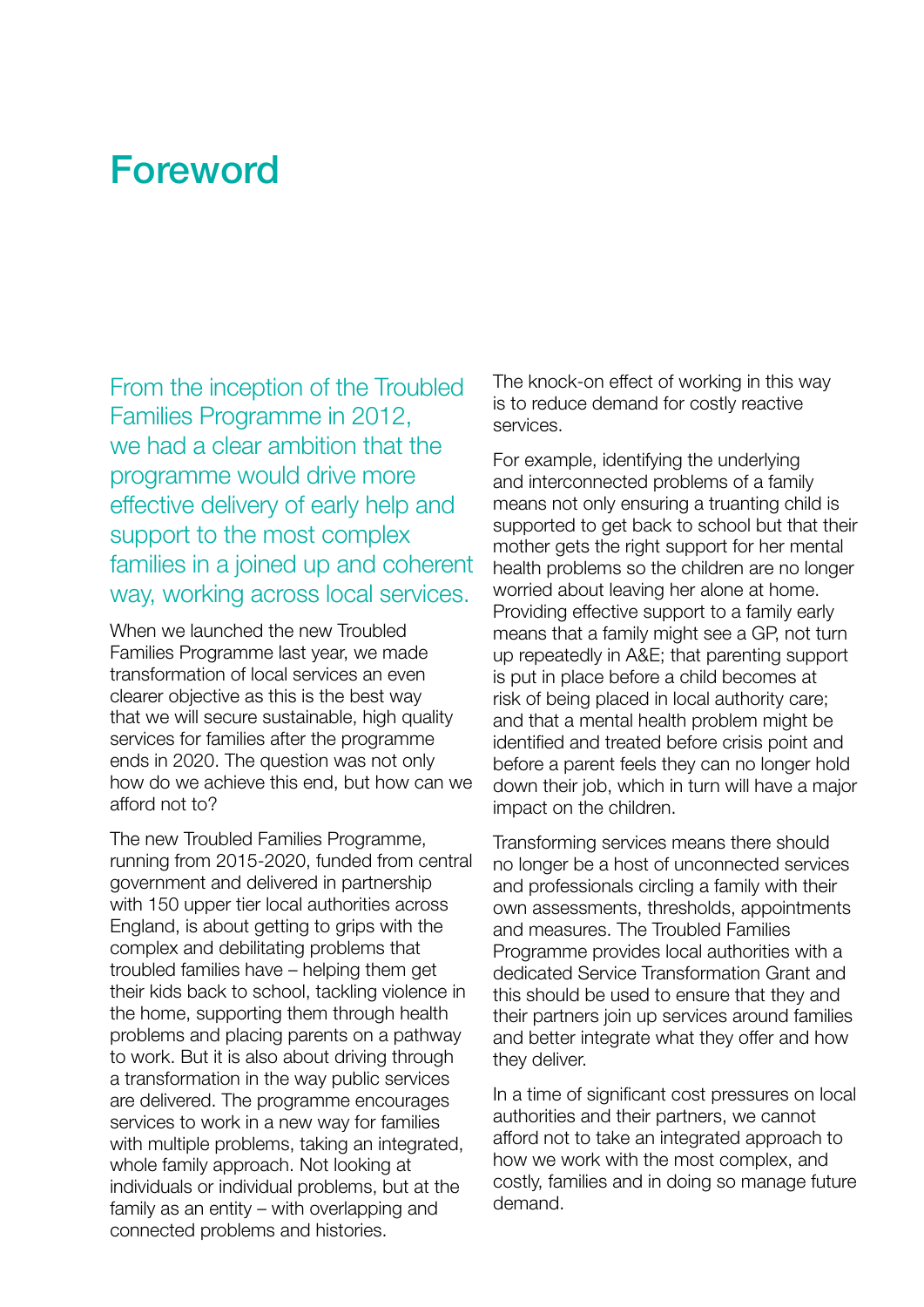"Transforming services means there should no longer be a host of unconnected services and professionals circling a family with their own assessments, thresholds, appointments and measures"

Throughout the delivery of the Troubled Families Programme so far we have talked about the importance of this 'service transformation' but perhaps have been guilty of not having articulated a clear enough description of what we mean and examples of where we see it working well. This is why we have developed this Early Help Service Transformation Model and Toolkit, capturing the principles that underpin meaningful system and cultural change in clear and accessible language. The model and toolkit supports local areas to assess how they are performing in transforming their services working across all partners and helps areas to consider what more can be achieved.

We are putting a new Peer Challenge Network in place so that local areas can challenge each other on the assessments they have made. The new network will make sure that the service transformation assessments are fair and robust and it will give peers an opportunity to share expertise with each other. In setting up this new peer review approach, we have learned from the Institute for Government's recent research on the best way to help people involved in integrating public services locally to share experiences and learn from one another to improve outcomes on the ground. The model and toolkit have been tested and refined by colleagues in local government, other Government Departments, the police and other partners, for which I am very grateful. However, we do not intend this to be a 'final product'. If the toolkit and model are a success then it should mean they are updated, revised and improved regularly as we learn more from each other.

Two final things: We know that this is not easy. People charged with delivering and managing services, and the budgets that resource them, are under pressure so asking for increased integration and partnership working can be difficult. It can be a time when people understandably want to retreat into their own way of working in their own organisation. I hope this model will be a way to counteract that by showing the bigger picture of what can be achieved. I also recognise that central government may preach partnership working but we ourselves are sometimes not as joined up as we ought to be. I can only say that we are listening and we are trying to deliver on what you tell us you need.

#### Joe Tuke

Director, Troubled Families Programme *Department for Communities and Local Government*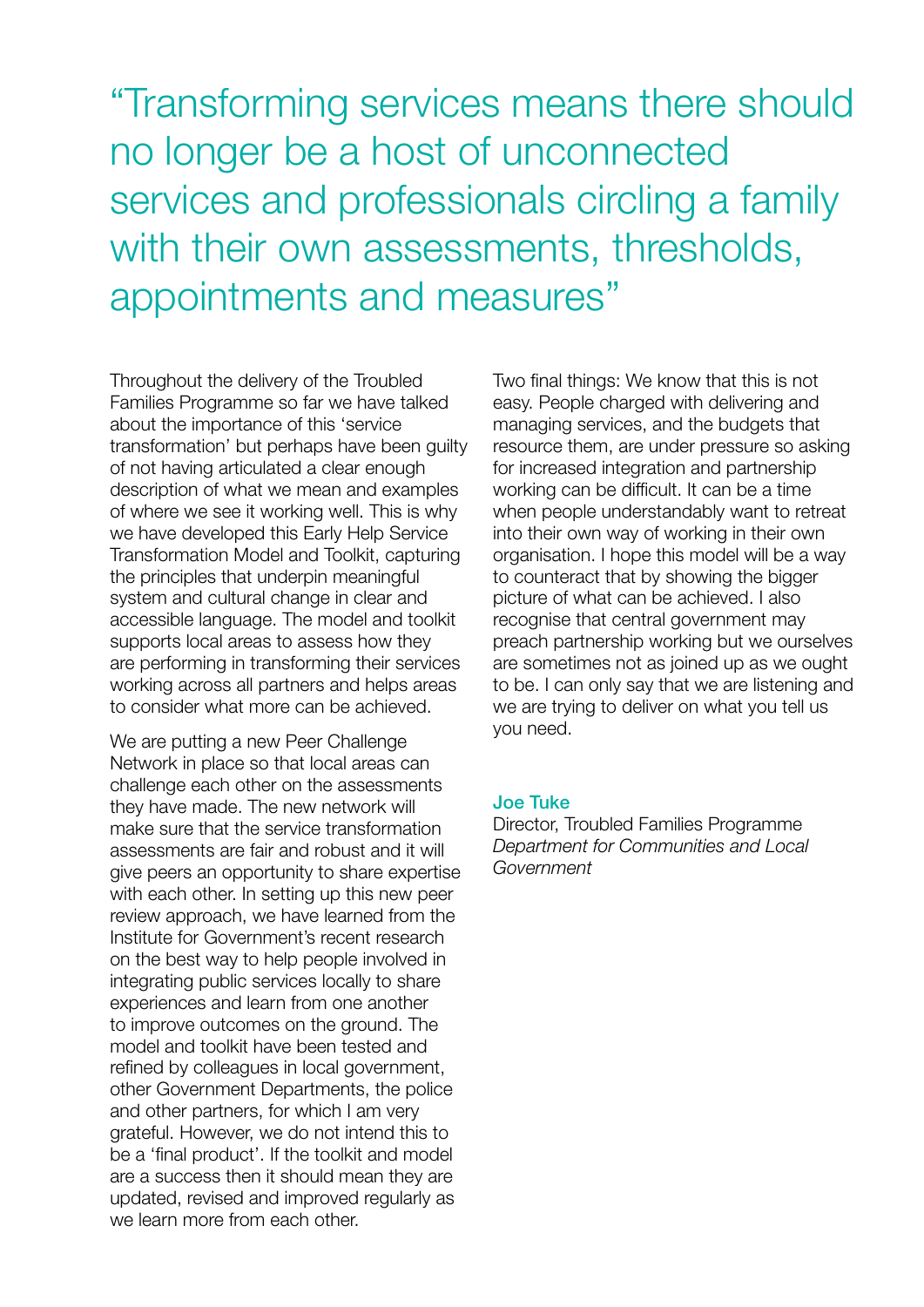## **Table of contents**

| $\bullet$                                                                 |  |
|---------------------------------------------------------------------------|--|
| $\bullet$                                                                 |  |
| $\bullet$                                                                 |  |
| $\bullet$                                                                 |  |
|                                                                           |  |
|                                                                           |  |
| $\bullet$                                                                 |  |
|                                                                           |  |
| $\bullet$                                                                 |  |
| $\bullet$                                                                 |  |
| $\bullet$                                                                 |  |
|                                                                           |  |
|                                                                           |  |
| Annex 3: Hampshire summary table and maturity model push voting system 37 |  |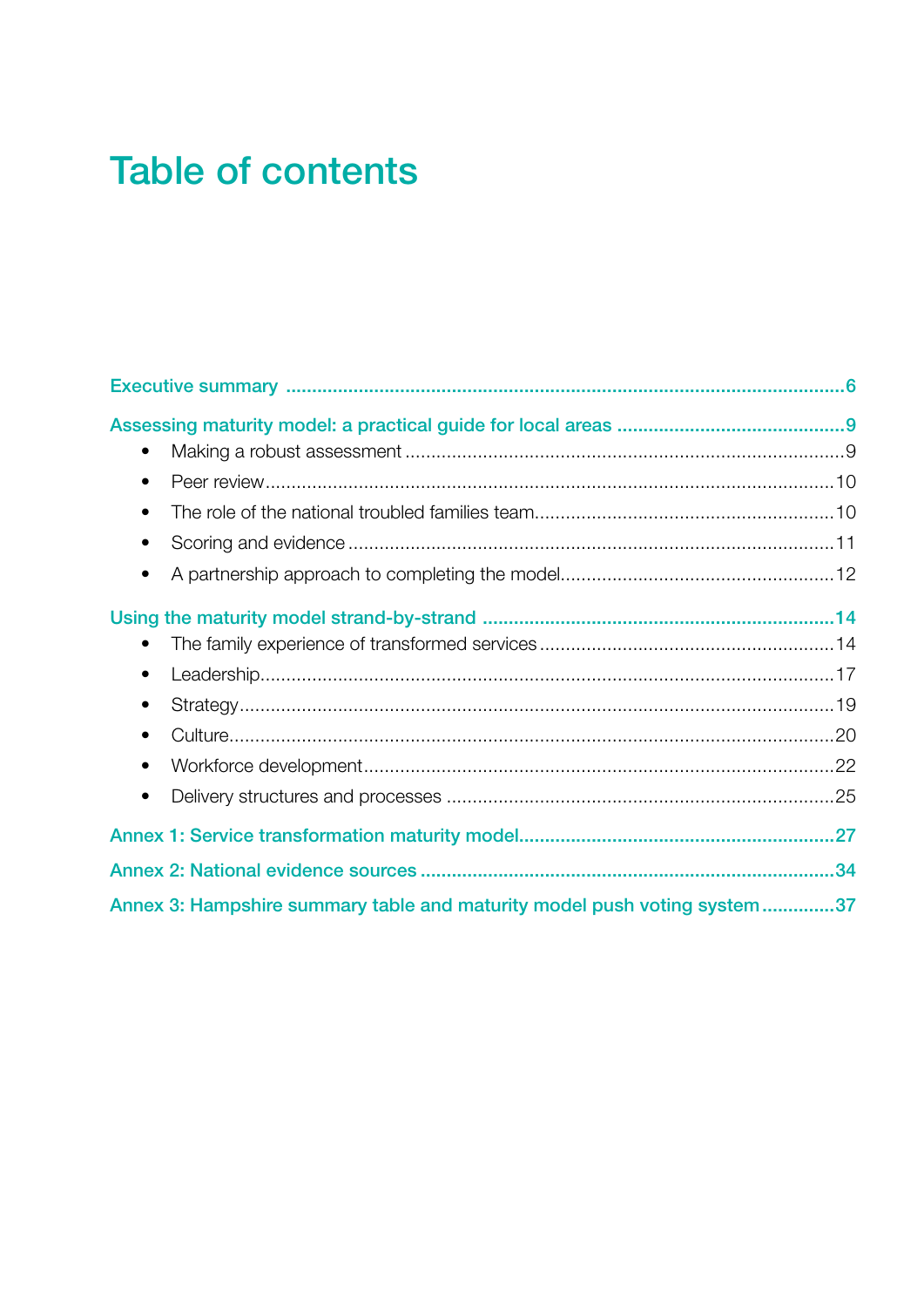#### The model and toolkit will…

- Help local areas identify what stage they are at in the transformation of their early intervention and support services for complex families.
- Capture the principles that underpin meaningful system and cultural change, as well as reflecting the family's experiences of services.
- Help make a strong case for transformation across all local partners.
- Promote principles of wider service transformation and integration in the long term – for example, integrated approaches to tackle youth offending, respond to domestic violence and improve adult social care provision.
- Provide a framework for periodic review of progress and help drive continuous improvement towards service transformation goals.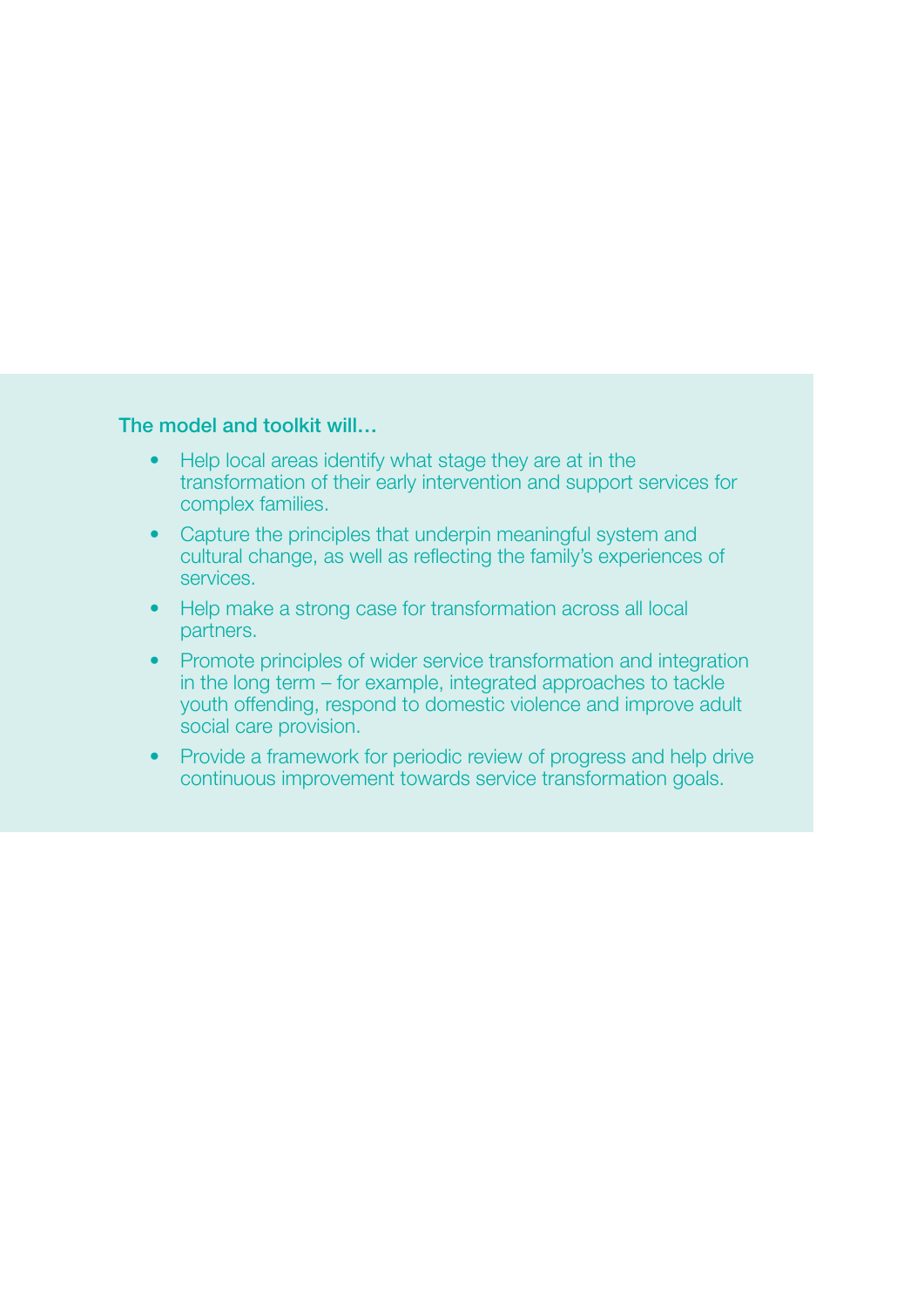## Executive summary

The new Troubled Families Programme is working to achieve significant and sustained progress with up to 400,000 families with multiple, high-cost problems by 2020. This is backed by over £900m of central government investment.

The new programme is working with families who have a wide range of problems: worklessness and financial exclusion, poor school attendance and attainment, mental and physical health problems, crime and anti-social behaviour, domestic violence and abuse and children who need help, including children with Special Educational Needs and Children In Need.

The programme will help to reduce demand and dependency of these complex families on costly reactive public services and will deliver better value for the taxpayer. A dedicated key worker considers the problems of a family as a whole – they organise services to grip the family's problems, and works with the family in a persistent and assertive way towards an agreed improvement plan.

As part of this, there is enormous scope to transform how public services work with families who place a disproportionate burden on services. This 'service transformation' should ensure that an integrated, whole family approach to early intervention

with families is the norm by the time the programme comes to an end in 2020.

This model and the toolkit answer a need that has been identified by local authorities: to clearly explain what we mean by service transformation, with measurable indicators of progress that can be easily monitored.

Service transformation is such a vital part of the Troubled Families Programme that we will want to ensure that every area is using this model and toolkit to make robust assessments of how they are doing and plans for what they need to strive towards. This will be picked up in the dialogue areas have with the Troubled Families National team including through visits and spot checks.

Local authorities and their partners, geographical characteristics, prevalence of family problems, systems, governance and leadership are inherently different from place to place. So this model and toolkit has been designed so it can be adapted to meet local circumstances.

### How the model has been developed

#### Evidence base

The Early Help Service Transformation Maturity Model draws upon a number of existing models that have been developed to measure public service transformation. In particular, it draws upon the approach used to benchmark local areas deployed by the previous Government's Public Service Transformation Network, and the Early Intervention Foundation's maturity matrix<sup>1</sup>.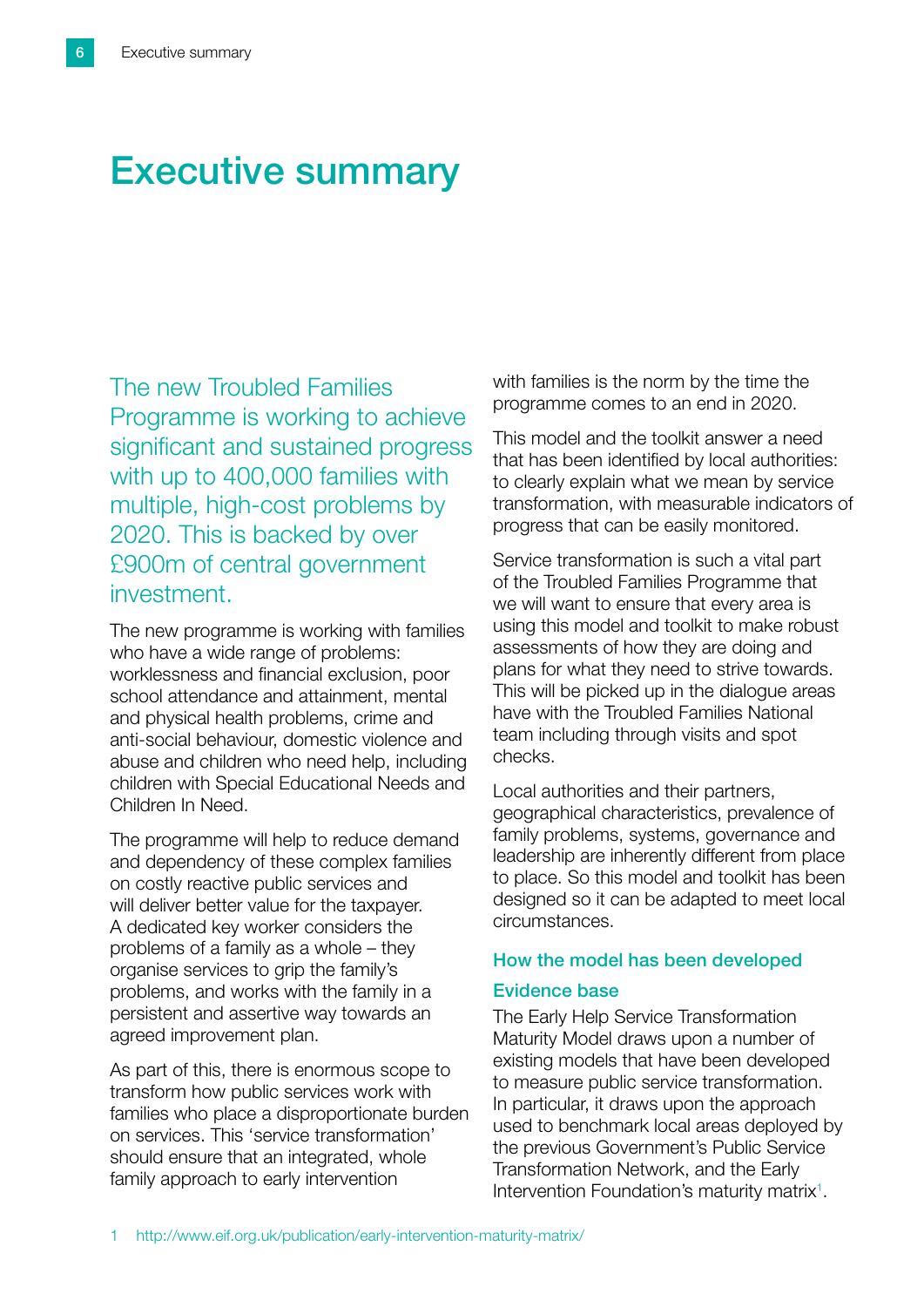The maturity model also incorporates best practice on improving local public services from the Institute for Government (IfG) and the Local Government Association (LGA). Their recommendations have informed our approach, in particular on the importance of peer challenge and support as a tool for improvement<sup>2</sup>, supporting learning between areas to improve outcomes and the importance of transparency around standards in service provision.<sup>3</sup>

#### Consultation with local areas and national partners

Not only did many local authorities make the case that guidance and advice on service transformation should be developed, they and their partners have played an important role in developing the model. We have worked extensively with them to refine the model so it can be as effective as possible in practice.

We have sought feedback on the model from local authority chief executives and received written and verbal feedback from over 50 areas. We also discussed the model at Troubled Families Programme regional meetings and at workshops with Troubled Families Co-ordinators (TFCs).

Additionally, a number of local areas volunteered to 'champion' test the maturity model over summer 2016. This involved:

> talking to families about their experience of services

- looking in detail at local evidence sources
- conducting a desktop exercise to test a particular strand of the model
- developing ways to capture and score feedback locally
- seeking views of frontline practitioners at multi agency forums
- talking to local partners about the model at strategic steering groups and network structures and at regional meetings
- using the model to capture "next steps" for local service transformation

The National Police Chiefs' Council's (NPCC) Troubled Families Group has been closely involved in the development of the model, led by Deputy Chief Constable Simon Nickless.

We have shared this model with the Cabinet Office, HM Treasury, Home Office, Department for Education, Department for Health, Ministry of Justice and the Department for Work and Pensions and across other teams in the Department for Communities and Local Government. Their engagement and feedback will help us develop a shared language to discuss public service transformation and an agreed set of principles across government.

<sup>2</sup> See the evaluation conducted by Cardiff Business School in 2014 which endorsed the value of LGA's peer challenge programme, <http://www.local.gov.uk/peer-challenge>

<sup>3</sup> See IfG report on Local Public Service Reform: [http://www.instituteforgovernment.org.uk/publications/local](http://www.instituteforgovernment.org.uk/publications/local-public-service-reform)[public-service-reform](http://www.instituteforgovernment.org.uk/publications/local-public-service-reform) and IfG's Failing Well report: [http://www.instituteforgovernment.org.uk/publications/failing](http://www.instituteforgovernment.org.uk/publications/failing-well)[well](http://www.instituteforgovernment.org.uk/publications/failing-well)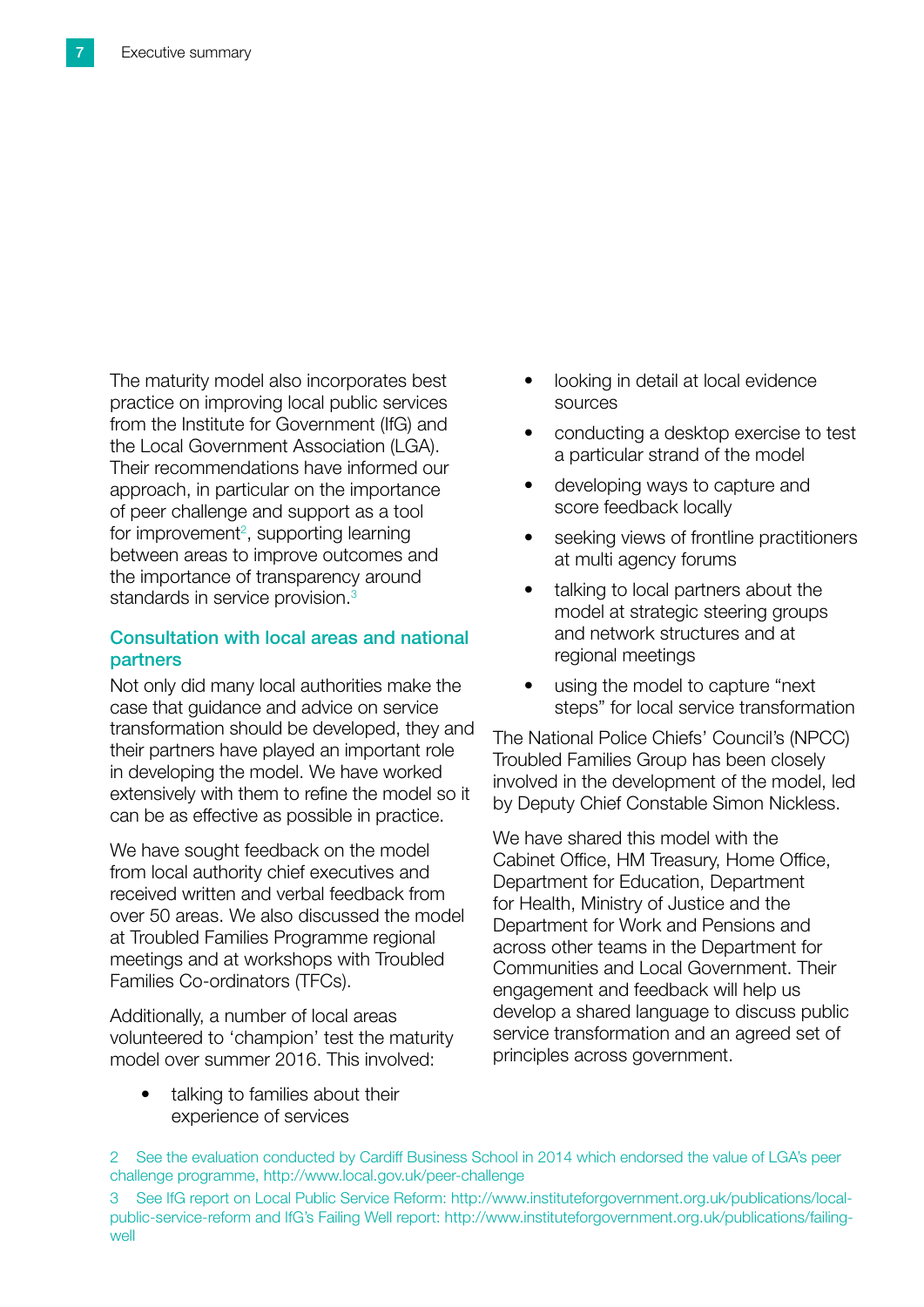Review the maturity model and the evidence guidance

#### Let the

Using the Early **Help Service Transformation** Maturity Model

**Complete** an initial assessment This could include bringing local partners together in dedicated workshop or using a meeting of one of your local multi-agency governance boards, such as your Health and Well Being Board or Community Safety **Board** 

Agree an action plan with all partners to build on current progress

> and feedback from the peer review back to your organisation

Take your assessment to peer review

Identify which local area is the best 'fit' based on your identified strengths and weaknesses, their own delivery and your particular demographics and local Take your learning and solution of the circumstances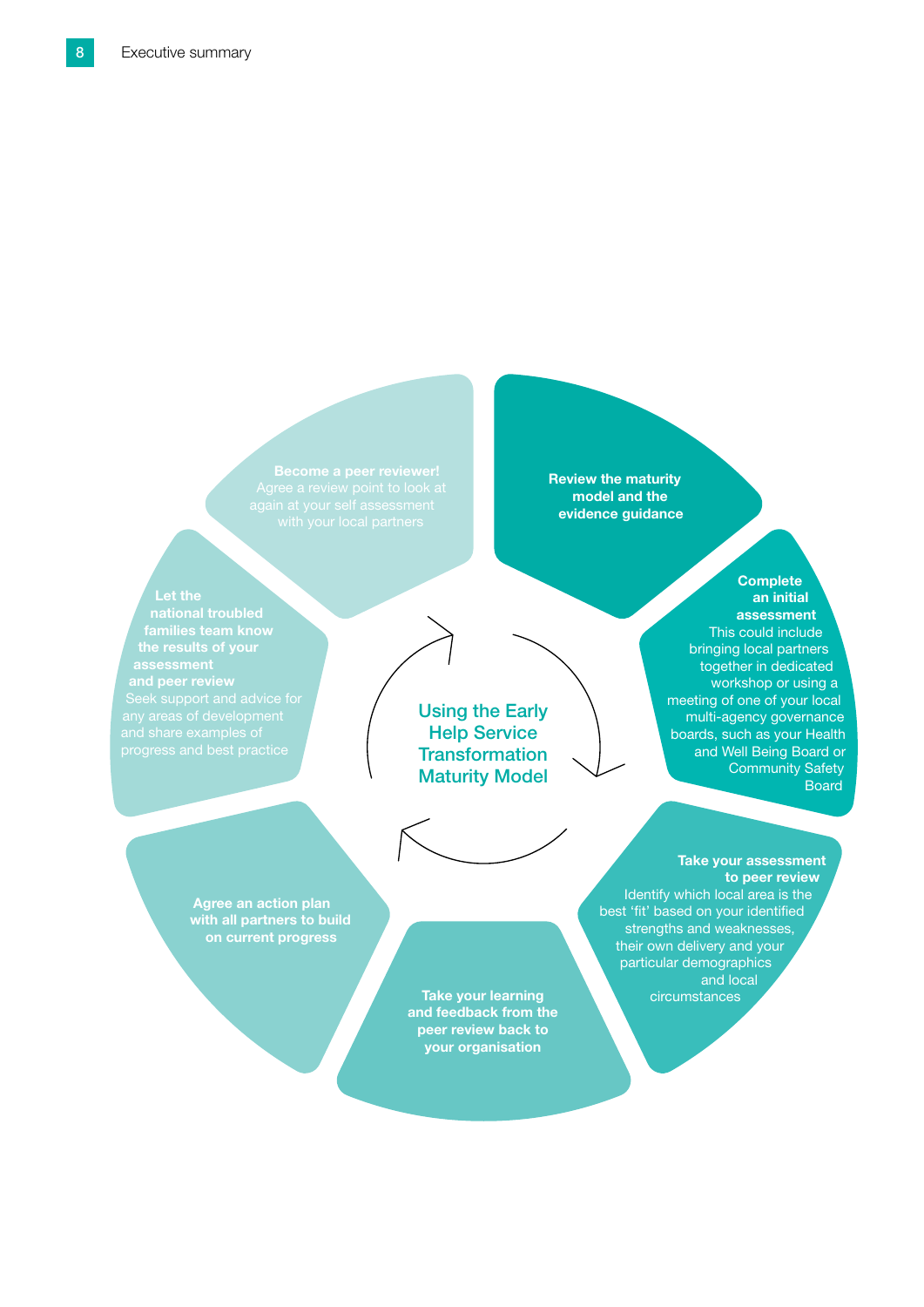## Assessing maturity: a practical guide for local areas

The Early Help Maturity Model is designed to enable local areas to assess the maturity of public service transformation in early intervention and support for complex families. It is a practical tool to help local areas evidence and assess their performance against six strands:

- The family experience of transformed services
- Leadership
- **Strategy**
- Culture
- Workforce Development
- Delivery structures and processes

Each local area will have unique set of circumstances and what each area can achieve by 2020 will differ. The model will help track your progress and to set out what is achievable within a timescale that is realistic, while at the same time giving a clear picture of the aspirations for both families and services. The model should inform local transformation plans and discussions with local partners. It is not an inspection tool.

#### Making a robust assessment

The model is designed for local authorities to make a robust assessment of their local area's service transformation maturity, before it is then subject to a peer review process. The model is designed to be completed in conjunction with your local partners – particularly the police, schools, housing and health service – bringing together evidence sources and talking to frontline staff and families as well as with senior strategic partners, service providers and elected members.

In addition to key teams usually based within the council such as youth offending, children and adults social care, community safety, education and public health, we would expect the following core partners to be involved in the completion of the model in every local area, with additional partners added based on local circumstances:

- the police  $-$  including representatives from the Police and Crime Commissioner's Office as well as the Chief Constable
- Job Centre Plus district manager and Troubled Families Employment Adviser (TFEA)
- the chief officer of the Clinical Commissioning Group (or equivalent)
- schools
- social housing providers
- the Mayor (if applicable)
- community rehabilitation providers
- leading voluntary sector providers

As the local authority receives a dedicated Service Transformation Grant from the Department for Communities and Local Government (DCLG) to drive service transformation, the local authority is responsible for ensuring that the assessment is rigorous and that the national Troubled Families Programme team is kept updated on the completion of the model (see section on the role of the national team below). However, we would expect all partners to co-complete and jointly own the assessment.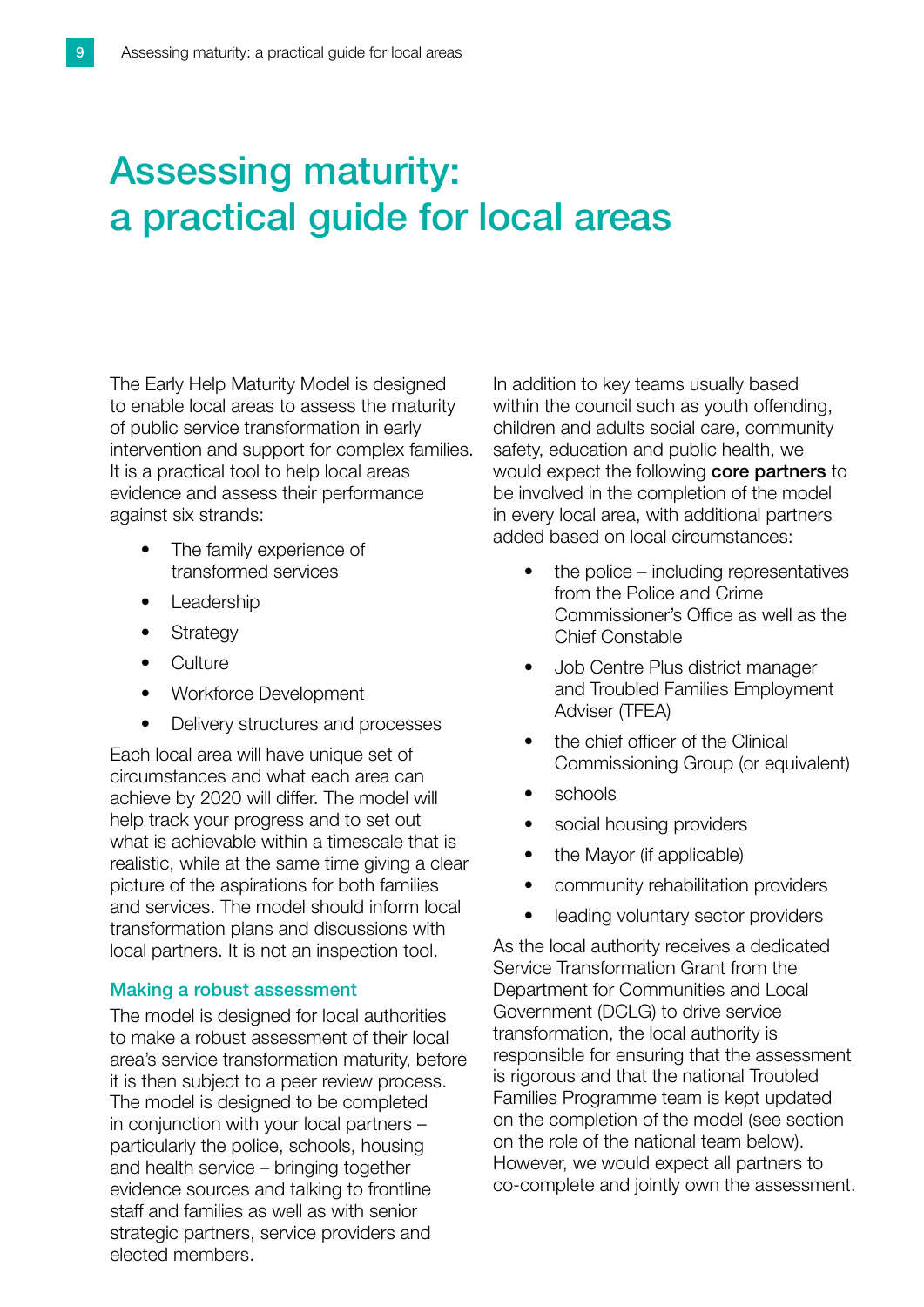#### Peer review

The initial Maturity Model assessment informs the next step, which is a peer review. This is a vital stage of your assessment as it enables you to robustly test your findings with representatives from another area or partnership. Peer review is a key part of the completion of the maturity assessment as it offers:

- support and challenge from peers who are delivering the programme in another area
- the opportunity to compare and contrast evidence sources and data systems
- the chance to learn about different approaches that have worked well in other local areas and share lessons learned about what could have gone better

From the group of areas that have tested the draft Maturity Model, a number have volunteered to become early 'Peer Support Champions'. These Peer Support Champions are willing to pair up with an area who requires a peer review. The early Peer Support Champions are from a range of local authority areas across the country; large, small, two-tier, London boroughs, counties, unitary authorities and metropolitan boroughs. They also encompass a diverse range of models and are all at different stages of the transformation process. The Police Troubled Families Network through the NPCC will become Police Peer Support Champions, to support local areas and forces in the peer assessment and review process.

When you are ready to be matched with a Peer Support Champion please contact [families.team@communities.gsi.gov.uk.](mailto:families.team%40communities.gsi.gov.uk?subject=) They will be able to suggest a range of appropriate peer reviewers after a discussion about your specific requirements.

We encourage local areas to volunteer to become Peer Support Champions once they have completed their assessment and have been peer reviewed. We are also looking for Peer Support Champions from local partners, such as policing, health service and schools. Peer reviews will be led by a small cross-service team from a local area, visiting another area where they engage with partners from a range of services.

The national team will produce separate guidance about best practice for peer reviews following pilots in early 2017.

#### The role of the national troubled families team

Service transformation is a core element of the national Troubled Families Programme. The rationale for extending the first programme was to achieve sustainable service transformation in local areas, to manage demand, reduce cost and ensure more effective interventions were offered to families in the long term. The importance of this is reflected in the annual Service Transformation Grant expressly given to each local authority for this purpose. Although ultimate responsibility for delivering the objectives of the programme rests with the local authority, the national Troubled Families team needs to know how central government investment is being used locally and whether the programme is delivering its service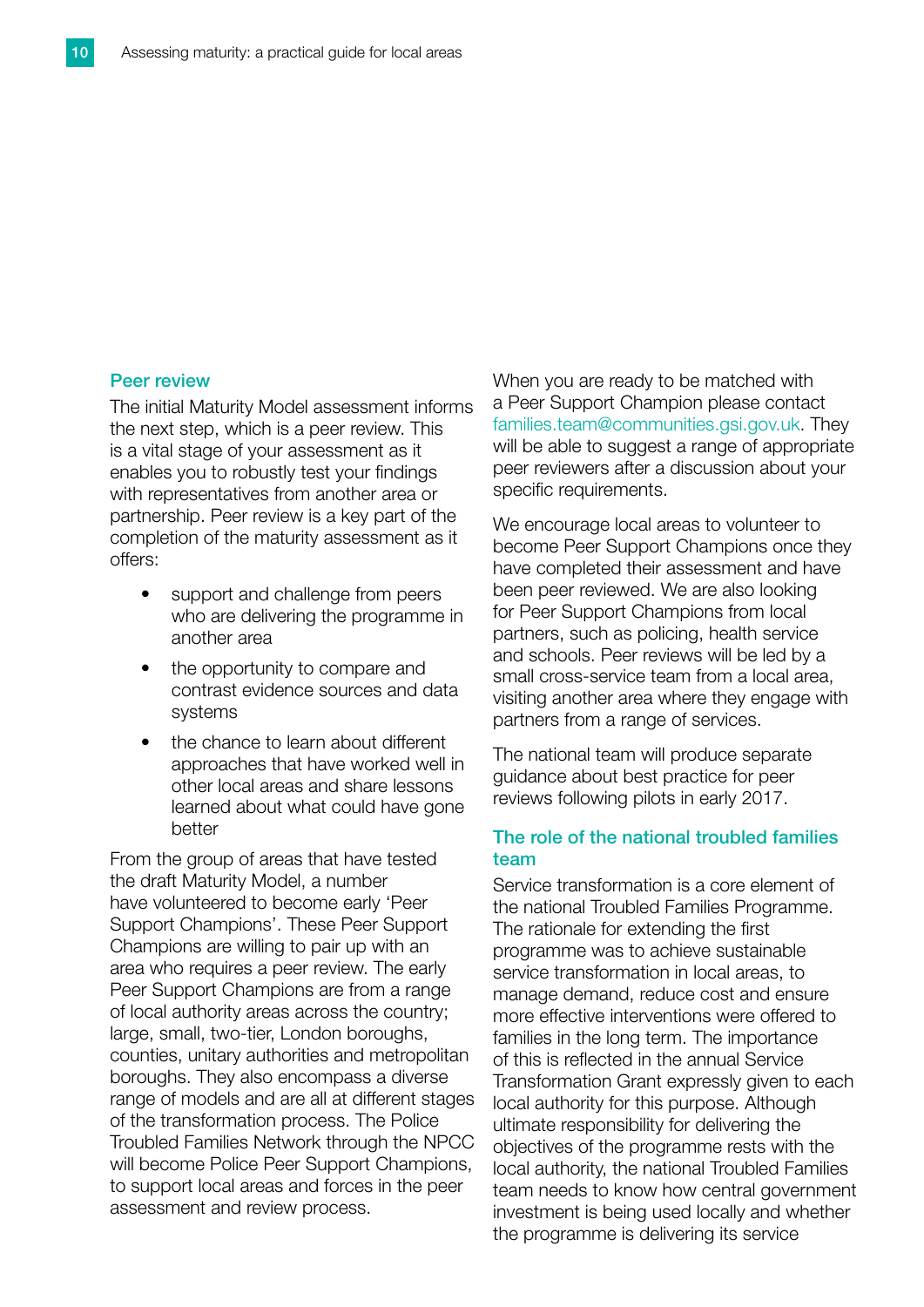transformation objective. That is why we are placing an emphasis on an assessment to be made by local areas and for that assessment to be subject to review and challenge.

Regular conversations will help the national team understand where local areas assess themselves to be, track progress and identify the strengths of a local programme as well as areas that may need improvement and further support. The national team will also broker the matching of Peer Support Champions.

The national team expect each local area to:

- complete an initial -assessment as set out in this toolkit
- agree overall scoring with all local partners (ie whether the area is early, developing, maturing or mature for each of the strands of the model)
- confirm the initial assessment using appropriate local governance arrangements for example, Police and Community Safety Partnerships or Health and Wellbeing Boards
- subject this assessment to a peer review
- update the national team each time the assessment is updated – we would advise areas to update their assessment at least annually

#### Scoring and evidence

The Maturity Model gives local areas options for rating or 'scoring' their journey to maturity. The intention is that these scores help local areas to measure their progress and benchmark themselves with other local areas.

This toolkit sets out a number of features under each strand of the model that an area should be able to evidence in order to be assessed as 'early', 'developing', 'maturing' or 'mature'. A local area should be able to evidence all of the features under each strand in order to assess themselves as being at that stage.

We recognise that many areas will consider themselves at either the 'early' or 'developing' stage. This is not in itself an issue for concern. The point of the model is to get an honest and shared understanding of a starting point so that significant and measurable progress can be made over the course of the programme.

The toolkit provides examples of a range of potential local evidence sources or measures that areas can draw from for each strand of the model, as well as national evidence sources that can be used (see Annex 1 for details of national sources). Where possible, we have linked examples of different evidence sources to the specific elements within each strand of the model. The examples given are not meant to be prescriptive or exhaustive, but we do expect local areas to consider the range and quality of the evidence they use for their initial assessment and peer review, including a mixture of qualitative and quantitative data where possible. It is important that areas give themselves an assessment against each strand.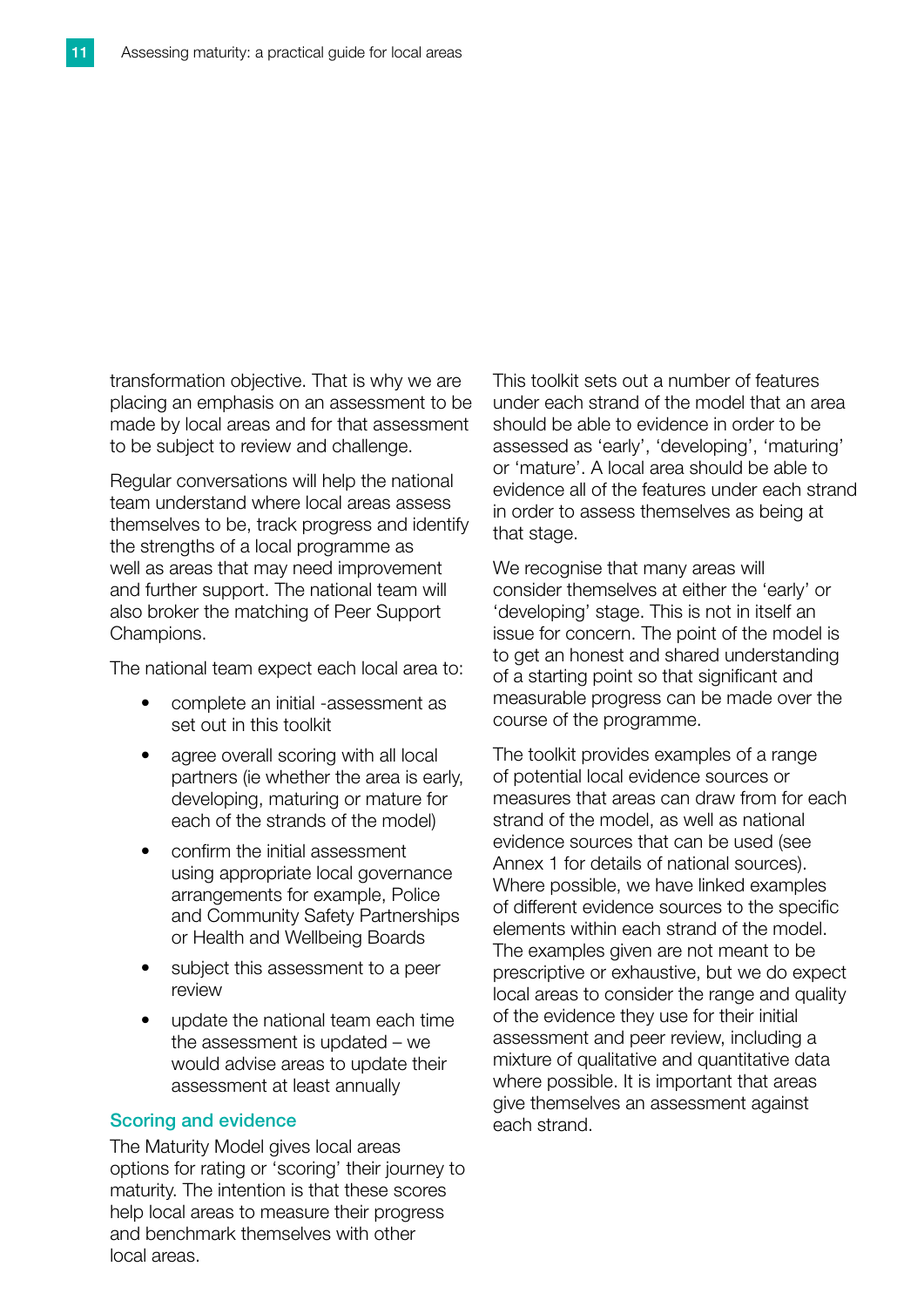#### A partnership approach to completing the model

An important part of completing an assessment using this Maturity Model should be a deeper shared understanding across partners of the principles that underpin integrated family working and integrated local service delivery and transformation more broadly.

We have already seen evidence of this in the local areas that volunteered to start testing the model with their partners in different ways. The NPCC has led the way amongst partners in its endorsement of the model and their intention is to promote the use of the model to assess neighbourhood policing approaches to early intervention.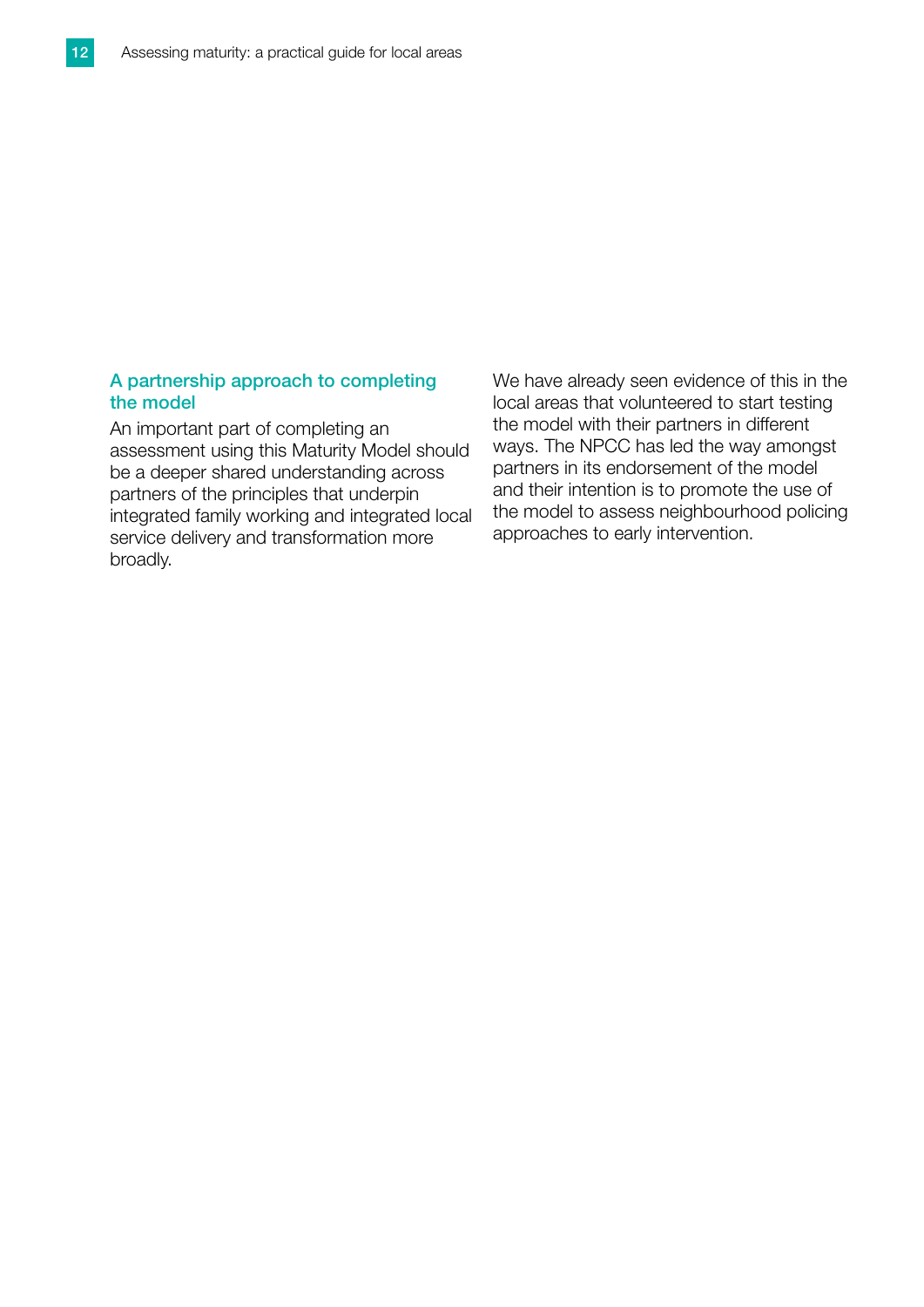#### Top tips from Cheshire West and Chester Council

Cheshire West and Chester volunteered to champion test the maturity model. Working together with local partners, the TFC completed a detailed assessment of evidence available locally to support their completion of the model. Based on this experience, they have compiled the following list of top tips which other areas may find helpful.

- 1. Be honest with yourself when completing your assessment ask yourself: 'do I have the evidence to back this up?'
- 2. Be clear about your range of evidence make sure you have a range of quantitative and qualitative evidence sources to back-up your assessment.
- 3. Have a local champion make sure someone locally is driving this forward.
- 4. Get the right people engaged and participating make sure you have the right partners to support your assessment process and be flexible in pursuing different ways to get a wide range of people participating at all grades.
- 5. Challenge yourself you and your partners should be free to challenge each other to make sure the assessment is honest and robust.
- 6. Let the model drive your ambition  $-$  use your honest assessment to drive forward the commitment of partners to further work.
- 7. Seize the opportunities  $-$  do not be afraid of using the tool to put the spotlight on problems and weaknesses as it will enable the partnership to take action where its needed
- 8. Utilise your national troubled families network work with the national team, other local areas at regional meetings and with your Troubled Families network to learn from their experiences and source examples of good practice; don't reinvent the wheel.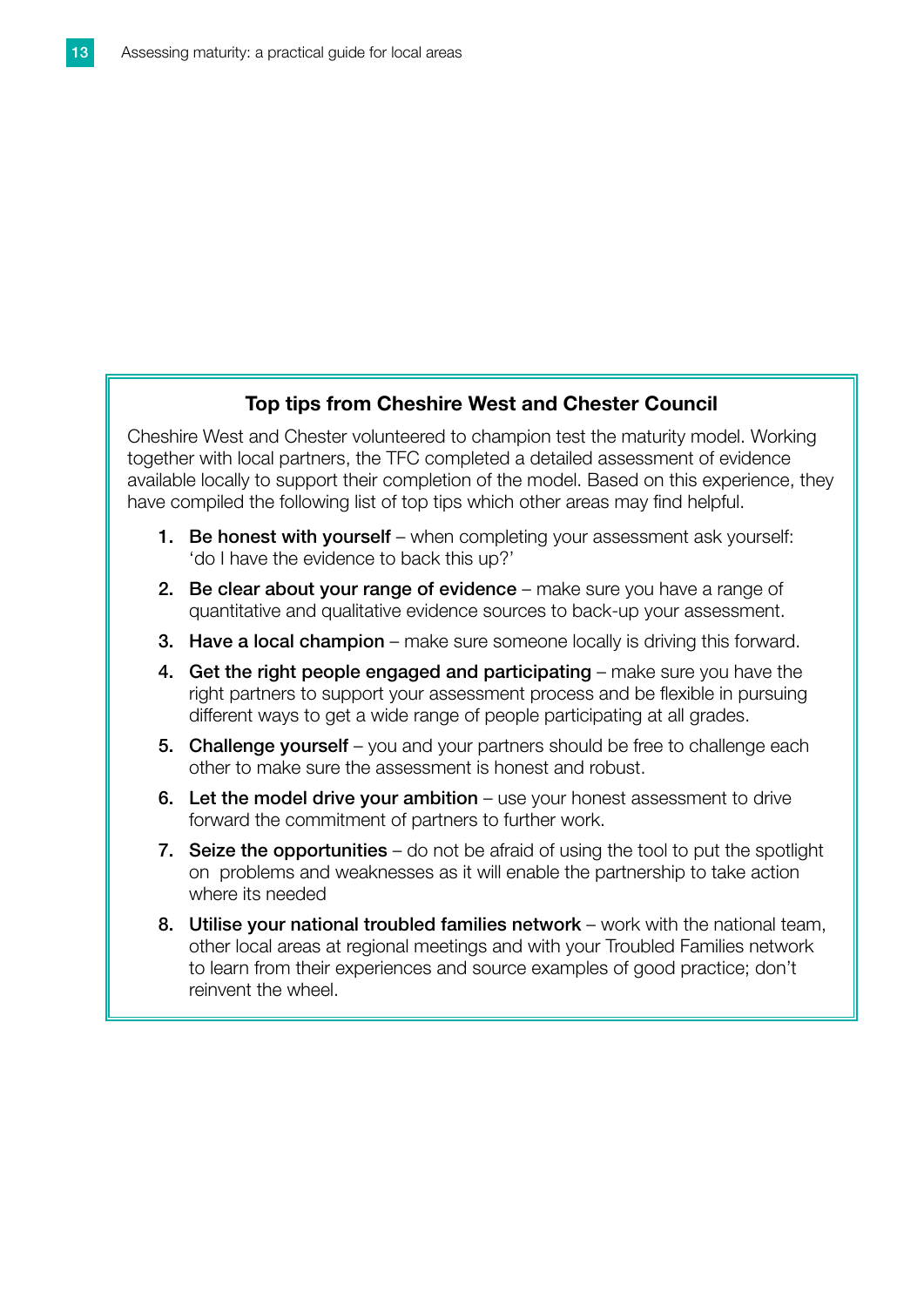## Using the maturity model strand-by-strand

The maturity model can be used flexibly to fit local circumstances but the following provides more detail about each strand of the model and how it can be measured and evidenced. We have also provided good practice examples from the local areas who volunteered to test the model.

#### 1. The family experience of transformed services

The family strand of the model looks at the real change for families that can be achieved through transformed services. It describes the experience of a family at different stages of a local area's journey towards integrated, family-focussed, outcome-based working.

To assess the maturity of the impact of services for a family, we recommend local areas use evidence sources that capture the following:

- The extent to which services are integrated around families – and having one person focusing on the family rather than several (one worker).
- A recognition from services that individuals are operating in the context of a family and so need to be dealt with as such (one family).
- Clarity of focus across all relevant services on what the family needs to

change and a common endeavour around families (one plan).

To do this, local areas should consider looking at information which gives a picture of:

- the number of interactions a family experiences and the different agencies involved during an intervention
- the approach of the family keyworker or lead worker – ie whether or not the family benefitted from the 'family intervention' approach
- the number and quality of different assessments a family has to go through and whether these assessments took a whole family approach
- what access the family has to evidence-based specialist interventions, and how these are sequenced to provide the right support at the right time
- the extent to which there is a clear focus on outcomes for the family
- the resilience of the family postintervention

#### Case example: Leicestershire

Leicestershire wanted to test the family experience of transformed services. They were keen to find out how local families from across the county felt about the service they had received just after their keyworker or lead worker had stopped working with them. Leicestershire's local authority team devised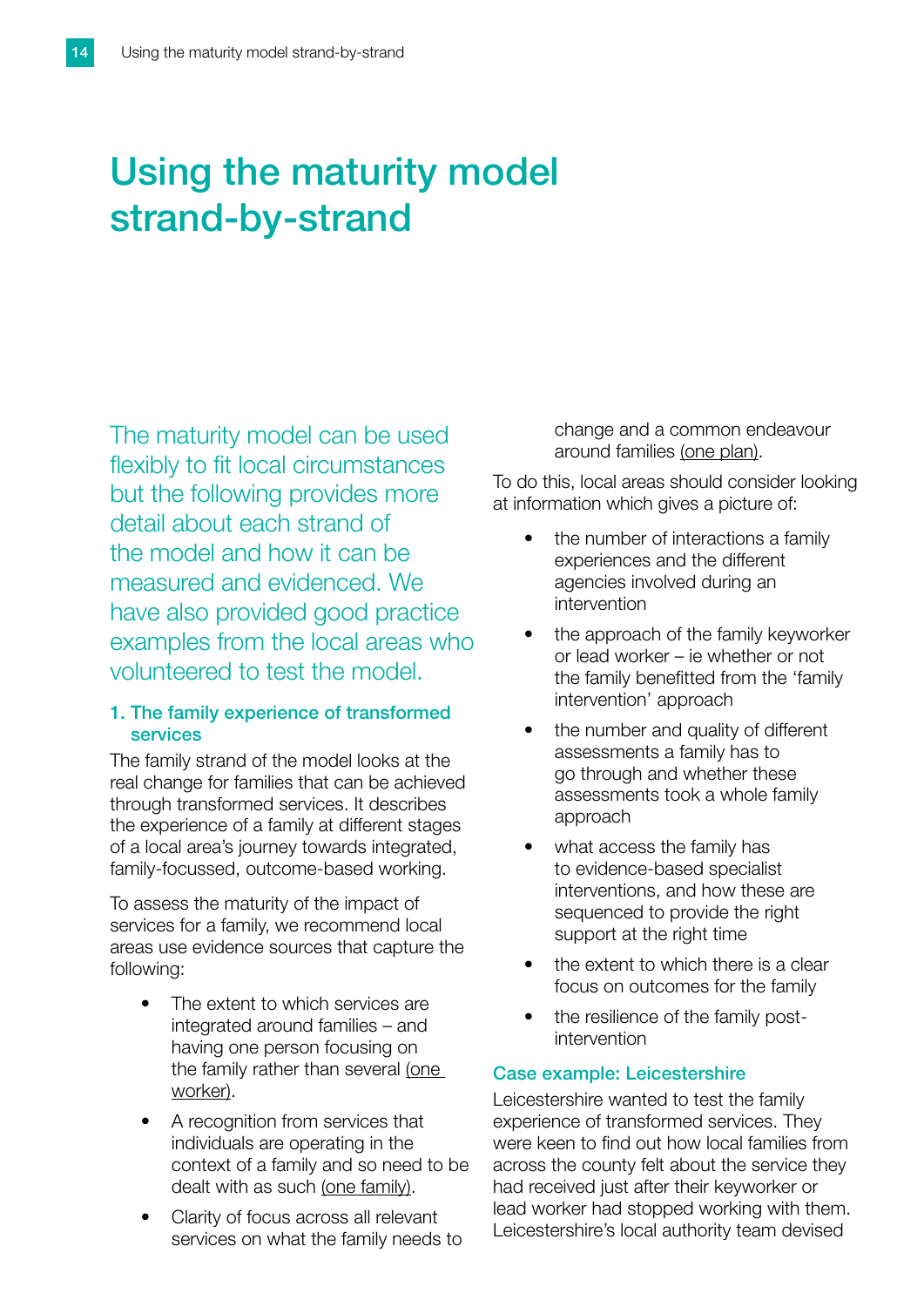#### Leicestershire Families Day questions:

- Was it clear to you from the beginning who your main worker was?
- Was your support plan easy for you to understand?
- Were you involved in the plan and did you set any goals?
- What other services are you using now to support you and your family?
- Did your plan involve getting back to work?
- Have you started working with any other people/services since your case was closed and how did you find them?
- Do you feel confident that you can maintain the positive changes you made with your support worker?
- How are you feeling about your/ your families' future?

a simple questionnaire to get the views of families who had experienced support from a keyworker as well as those families that received less intensive support from a lead worker at a local children's centre.

Leicestershire were keen to get the views of a range of families, not just the 'usual suspects' who might regularly contribute to feedback. They hosted a family 'pop up fun day' at a local adventure park. They arranged transport for families, enlisted the support of a local supermarket to provide a free lunch, and put on a range of activities and information sessions during the day. Families were then encouraged to complete questionnaires.

Leicestershire have used the information gathered from this questionnaire as part of their evidence bundle to assess the family experience strand of the model.

*"I had a support worker and together we made a plan on what we were going to do, I started to attend groups and met new people my support worker helped me to think about going back to work and the courses I could do to help me do that. I now feel much more confident and have made friends I don't feel like I am on my own anymore."*

– Leicestershire family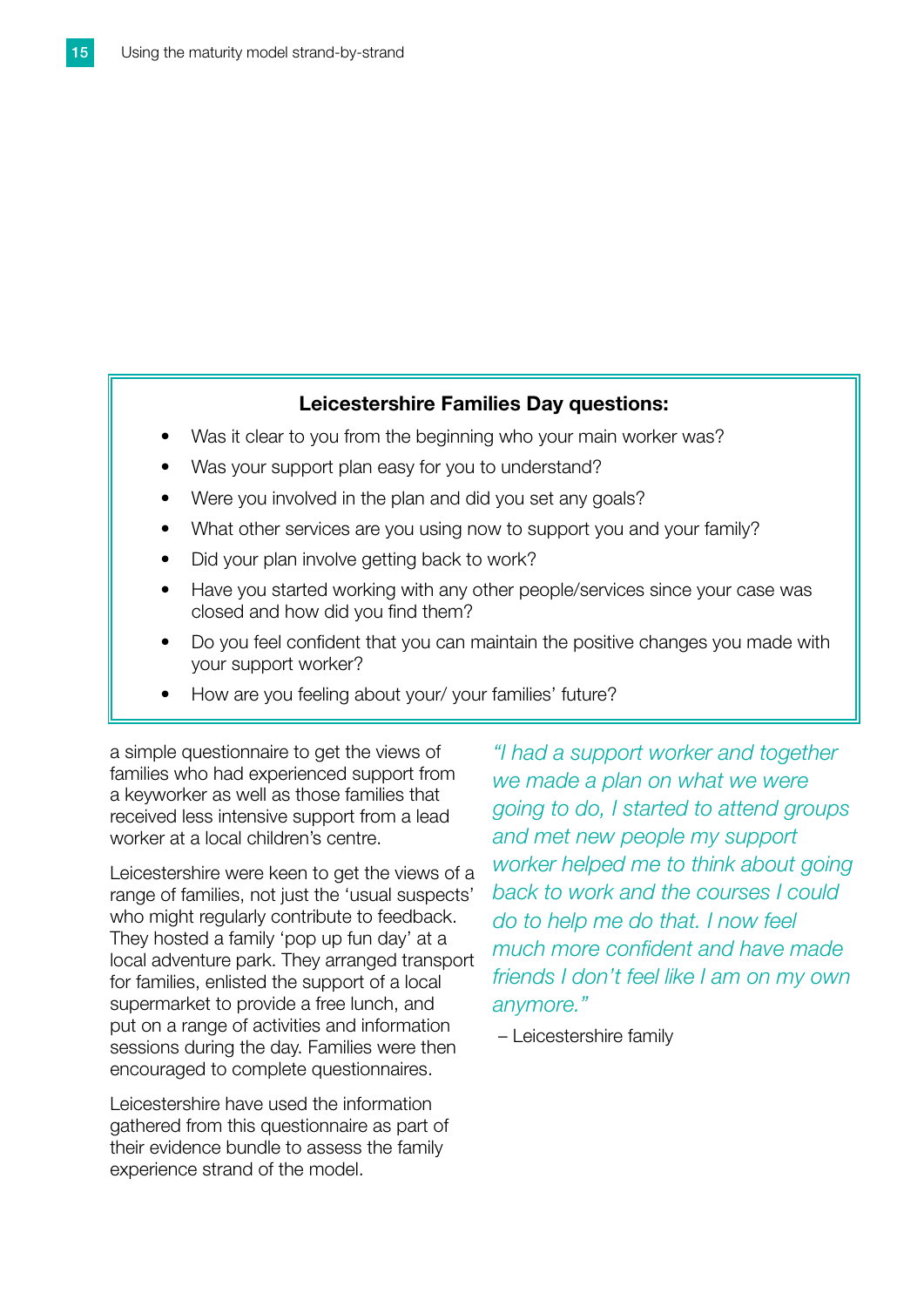#### Local evidence used for the families experience strand could include:

- Plans for families including actions that have been signed-off and agreed by the family
- Focus groups, surveys and interviews with families
- Case audits, casework reviews and dip sampling of case records
- Case closure feedback from families
- Feedback and measures of impact from keyworker attendees on training programmes
- Partner and TFEA feedback
- Evidence of significant and sustained progress for payment by results claims
- Families' involvement in service reviews
- Local family evaluations commissioned by the local authority or partners, this could include use of a specific 'Families Perception Tool' or similar

#### Evidence of family working practice that has a focus on the 'family intervention factors':

- A dedicated worker for each family
- A focus on what is happening for the family as a whole
- Provision of practical, hands-on support
- An assertive and challenging approach
- An agreed family plan and common purpose among partners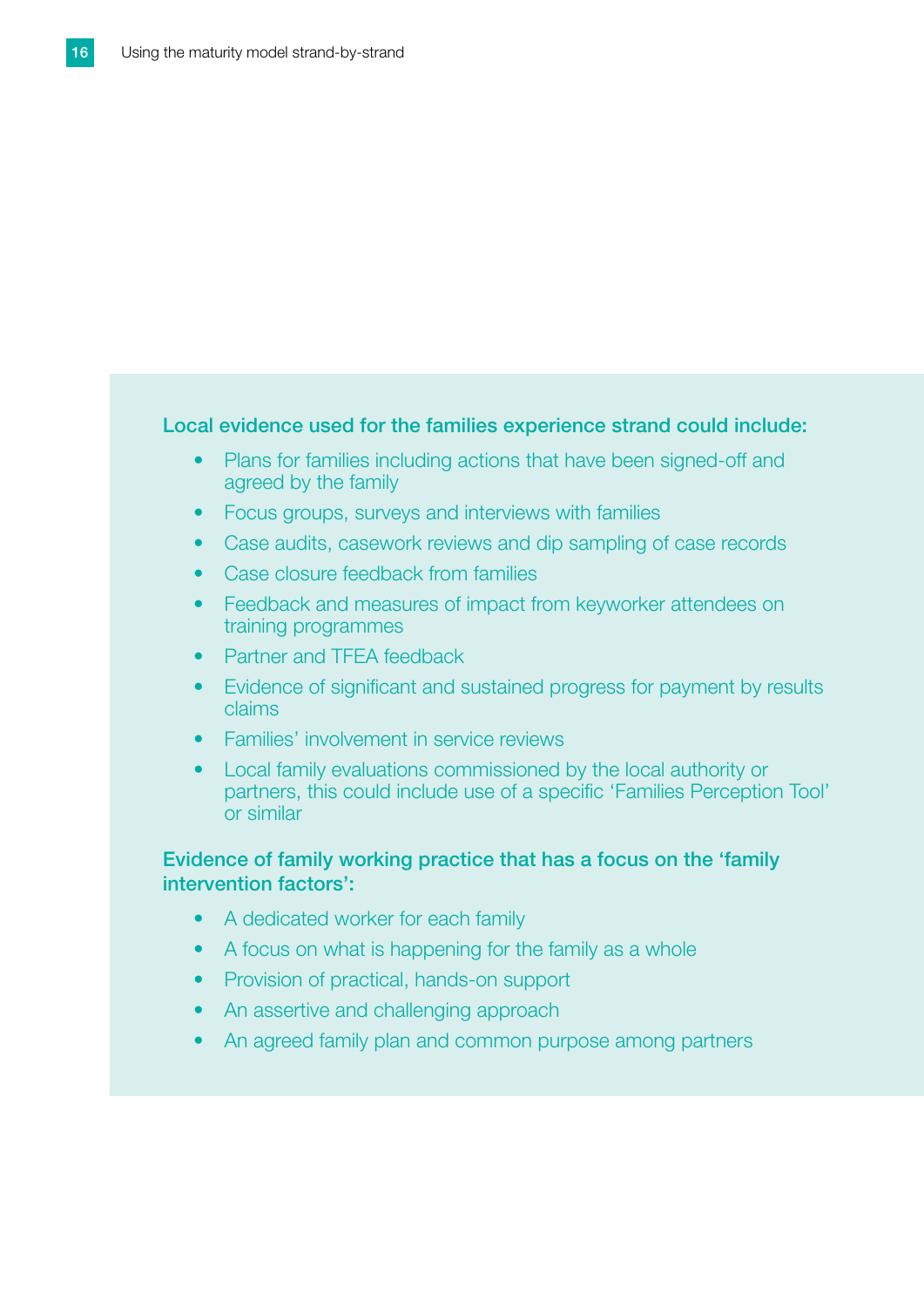#### 2. Leadership

The leadership strand of the model looks at evidence of a common purpose across senior leaders to lead, design and deliver services that best meet local needs for families with complex problems.

Leadership is about 'who' is leading transformation locally – a visible commitment to a shared cross-service vision to achieve sustainable outcomes for families, to transform services, to understand and manage future demand and meet the particular needs found in specific localities.

To assess the maturity of the leadership strand, we recommend that local areas provide evidence of:

- a clear focus on services that best meet local need
- a visible commitment from leaders across partners to outcomefocussed, whole family working, which may include collaborative commissioning processes and shared or pooled budget arrangements
- an understanding of demand management, using evidence and analysis to anticipate and manage future demand locally
- an appreciation of links to wider local and national transformation programmes, including adult social care and health integration and reform of children's services

#### Case example: Bath and North East **Somerset**

Bath and North East Somerset decided to test the leadership strand of the model. They brought together senior partners from the local authority, Avon and Somerset police, Children's Health, Sirona Health Care, CAMHS, Curo and Knightstone Social Housing providers in the area, Department for Work and Pensions and voluntary sector representatives for an initial scoping meeting to think through examples of evidence to demonstrate a common purpose and a shared focus on services to meet local need as a starting point for this discussion.

They talked through examples of where committed local leadership has led to innovative change to practice. For example, Curo Housing have trained all of their repair operatives visiting families in their home to identify and report situations of concern via a 'concern card' reporting system directly in to their early help service; problems that might not have otherwise been picked up.

They identified a strong commitment to common purpose, with the active support of the local authority chief executive (requesting regular reports on the progress of the Troubled Families Programme locally), an active and well-supported programme board, a clear publicised vision statement with values adopted by all partners, an early help divisional plan and process map, and developing shared commissioning specifications among children, young people and family services amongst their evidence.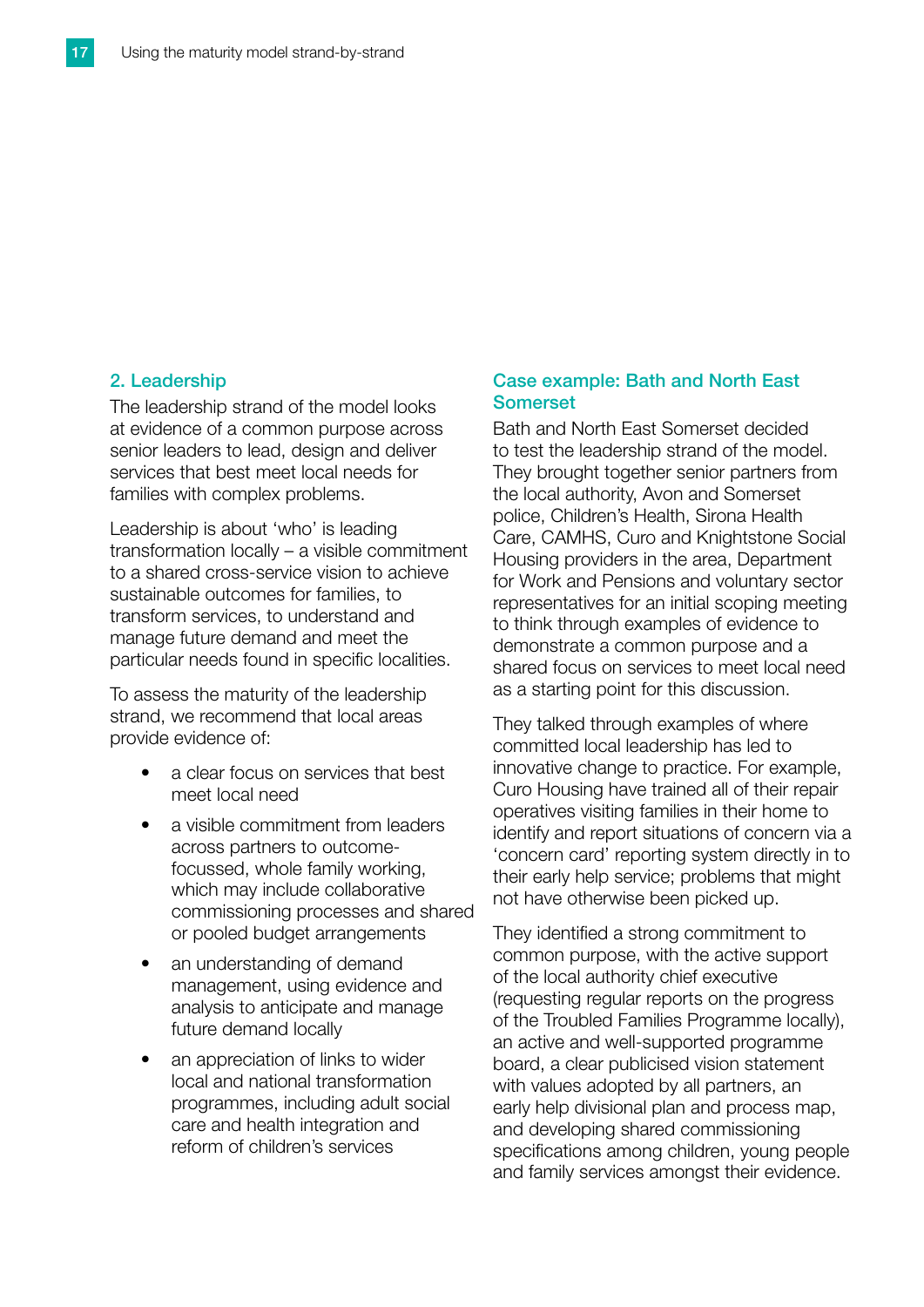They recognised they still have some way to go to implement a shared commissioning framework for families, and identified a need to improve the focus on outcomes for

families across early help services that are consistent and can be evidenced. However, they are making good progress.

#### Local evidence used for the leadership strand could include:

- Events with partner agencies (senior leaders) targeted at driving the troubled families approach within their service
- A key strategic group acting as governance board for troubled families, all partners are engaging and actively contributing (with clear decisions and actions from meetings, joint projects, multi-agency action plans being monitored)
- Named specified roles and responsibilities for different parts of the Troubled Families strategy across local services
- Leaders articulating the same troubled families vision and their organisation's role in delivering it (demonstrated in meetings, events, surveys, interviews)
- Customer journey mapping, process mapping, output and outcome improvements which show that structures are delivering effectively and are continuously reviewed and improved
- Research into the impact of local collaborative projects
- Delivery of a range of services that are jointly commissioned, with a clear and well publicised joint commissioning strategy
- Services that have been co-commissioned with service users
- Local and/or regional strategic governance that brings together wider transformation programmes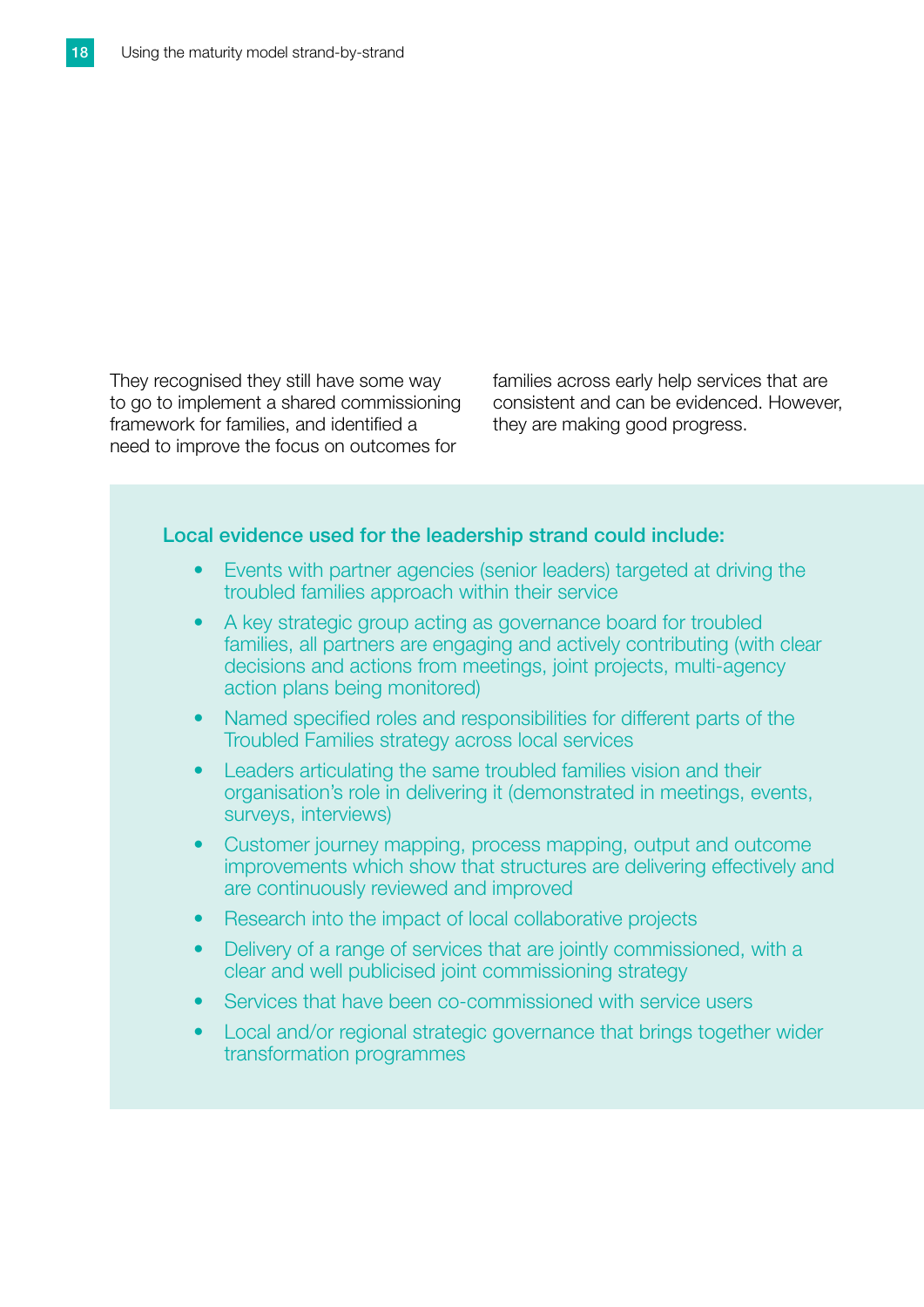#### 3. Strategy

The strategy strand measures progress on the journey to transformation in early intervention and support for complex families by looking at a local area's broader strategic priorities and, within that, where the commitment to transform support for complex families is positioned.

To assess the maturity of the strategy strand we recommend that there is evidence of clear strategic commitments by all local partners to:

- deliver integrated family-focussed, outcome-based services
- commission services based on sound evidence of what works, working collaboratively with partners and service users on service design and delivery
- prioritise and commission services that manage future demand using data to measure and forecast demand on services
- use cost benefit analysis to understand the effectiveness of local services and act on the results

#### Case example: Hampshire

Hampshire embarked on testing the strategy strand of the model. It is a large county with a broad geographical spread, so bringing partners together from distant locations was a challenge and it was important to ensure district representatives could be involved.

Hampshire decided to start their testing by undertaking a desktop assessment, then presented their summary of evidence sources across their partnerships. The evidence sources used to assess where they placed themselves in the strategy strand included: the stated commitment to family working in their strategic plans, alignment of Troubled Families focussed work with both their early years and early help service at county level, and consideration of how much commitment there is to whole family working across partners in the districts.

Hampshire Troubled Families Team decided to present a summary of their initial assessment in a 'one page' executive summary format, together with an initial RAG (red, amber, green) rating of their maturity, plus a next steps plan to be agreed with partners. In an interactive event with partners, Hampshire removed their own RAG assessment and asked the representatives to rate each of the strands of the model using an electronic voting system. This meant that instant scores could be shared with the audience; interestingly the ratings largely mirrored Hampshire Troubled Families Team's own desktop assessment carried out prior to the event (see Annex 3 for more information).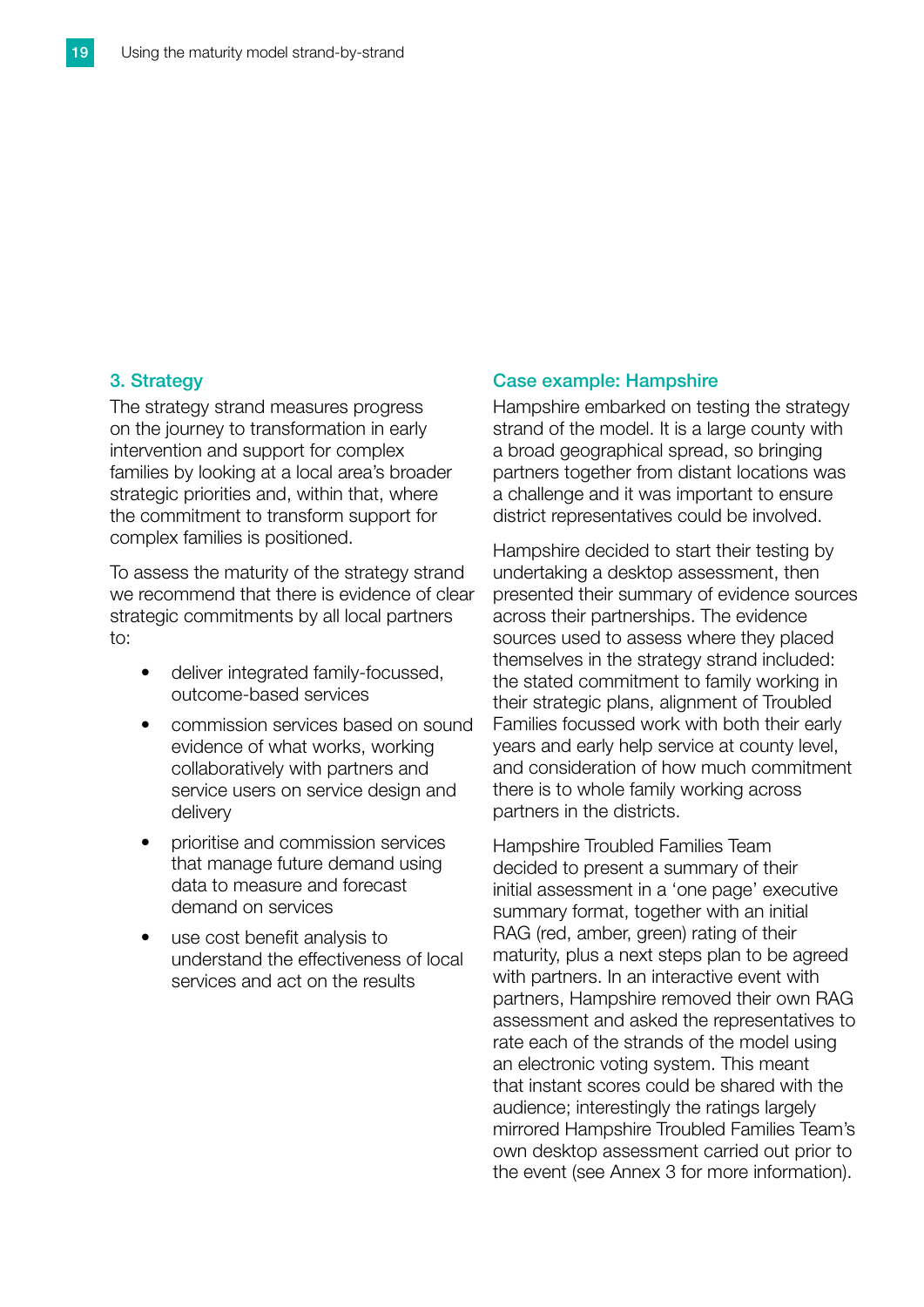#### Local evidence used for the strategy strand could include:

- Strategies and plans that robustly set out the Troubled Families and early intervention approach across all local agencies with clear links to demand management
- Early intervention referenced in multiple strategies across partnership, with actions that can be cross-referenced across all action plans
- Services commissioned specifically to meet needs identified through strategic assessments – demonstrated in contract specifications and criteria
- Joint commissioning posts and funding streams
- Inspection regimes highlight commissioning practice as a key area of strength
- Strong culture of integrated commissioning across local partnership (local authorities, health partners, CCGs, voluntary and community sector) underpinned by strong evidence base and cost benefit analysis
- Strong and coherent links across local, regional and national transformation programmes

#### 4. Culture

The culture strand looks at how local areas are developing a shared vision for early intervention and support for families with complex needs. It looks at how a shared vision can be evidenced through all tiers of staff, by elected members and across partners, and how this shared vision is communicated to the community.

To assess the maturity of the culture strand local areas should look for evidence that:

- the principles that underpin meaningful system and cultural change are communicated clearly across partners and to the community in a way that is accessible and meaningful
- staff are taking personal responsibility and ownership to ensure they work across boundaries to support families effectively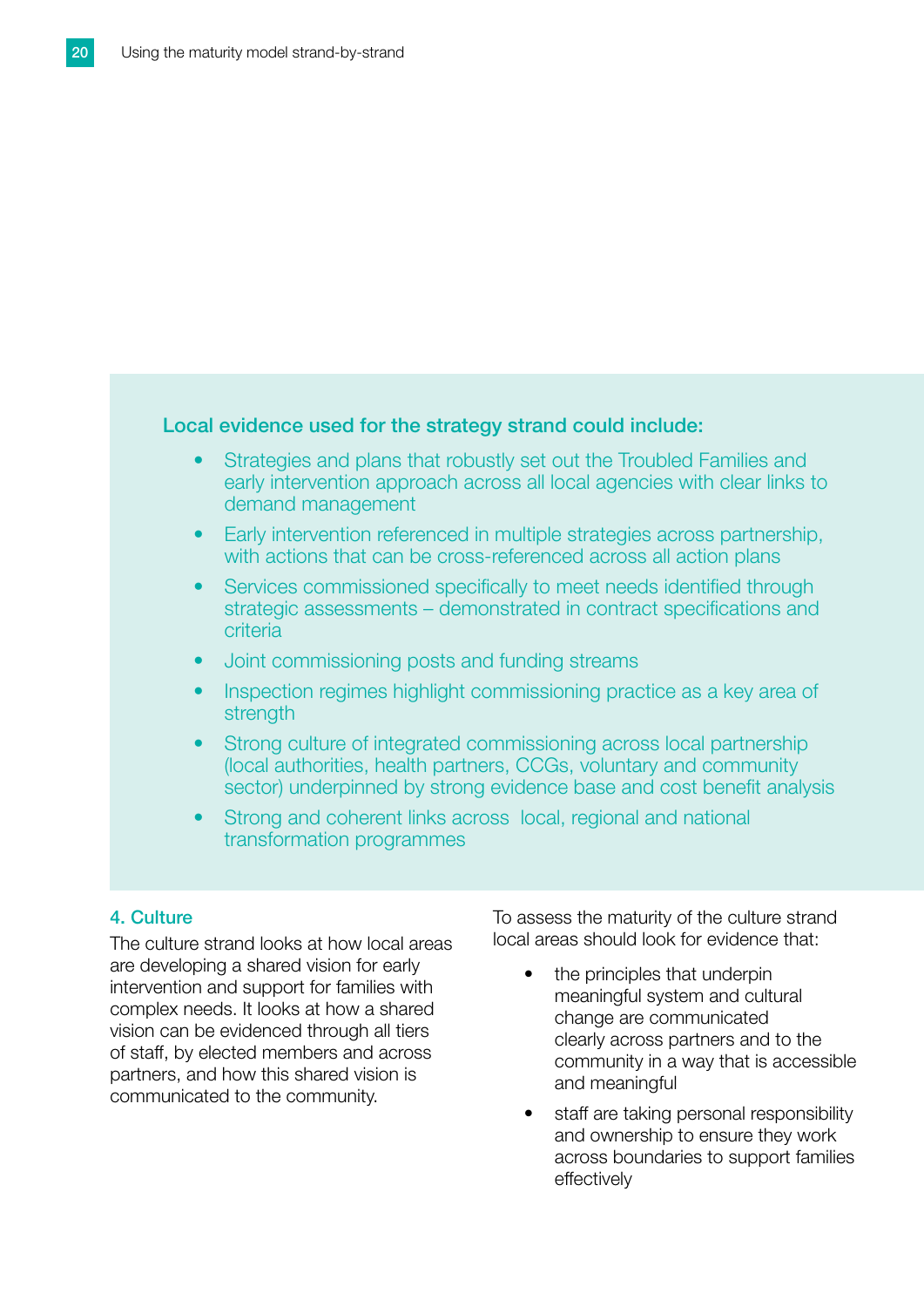#### Case example: Norfolk

Several areas have started to think about how they can engage their partners in making an assessment of transformation maturity, to identify strengths in the delivery of their programme but also the shared culture that underpins their work.

Norfolk held a service transformation workshop with staff from Children's Services, Adult Services, the police, probation, youth offending, local housing partners, District Council community teams, health visiting teams, representatives from the Voluntary and Community Sector and their TFEA to talk through the culture and workforce development strands of the model.

In 2015, Norfolk redesigned their services to offer a comprehensive early help approach to deliver services to vulnerable families.

The session on the culture strand of the service transformation model was therefore a great opportunity to understand how those changes felt from a partner perspective and also what those changes meant for their collective vision of their local Troubled Families Programme and what further work is needed to embed this across Norfolk. The initial reaction from attendees was that it was hard to pin down which category the area fell into, pointing out that activities were taking place that came under the developing, maturing and mature stages. However, following a more detailed review of the evidence, it became clearer.

With their assessments made, attendees moved on to agreeing the actions they thought needed to undertake individually, collectively or through their relative organisations to move them to the next stage.

#### Local evidence used for the culture strand could include:

- A clearly communicated shared vision, evidenced by clear and accessible communications with families and the local community
- Shared values and vision driven by senior leaders for example at multi-agency governance boards – who sign up to the principle of working differently with families with complex needs
- Staff across all agencies championing whole family working (eg through events, workshops, partner meetings, 'temperature checks' with staff across grades)
- Evidence of cultural change with partners demonstrated by a commitment to integrate services and tested through families' experiences of the service they receive.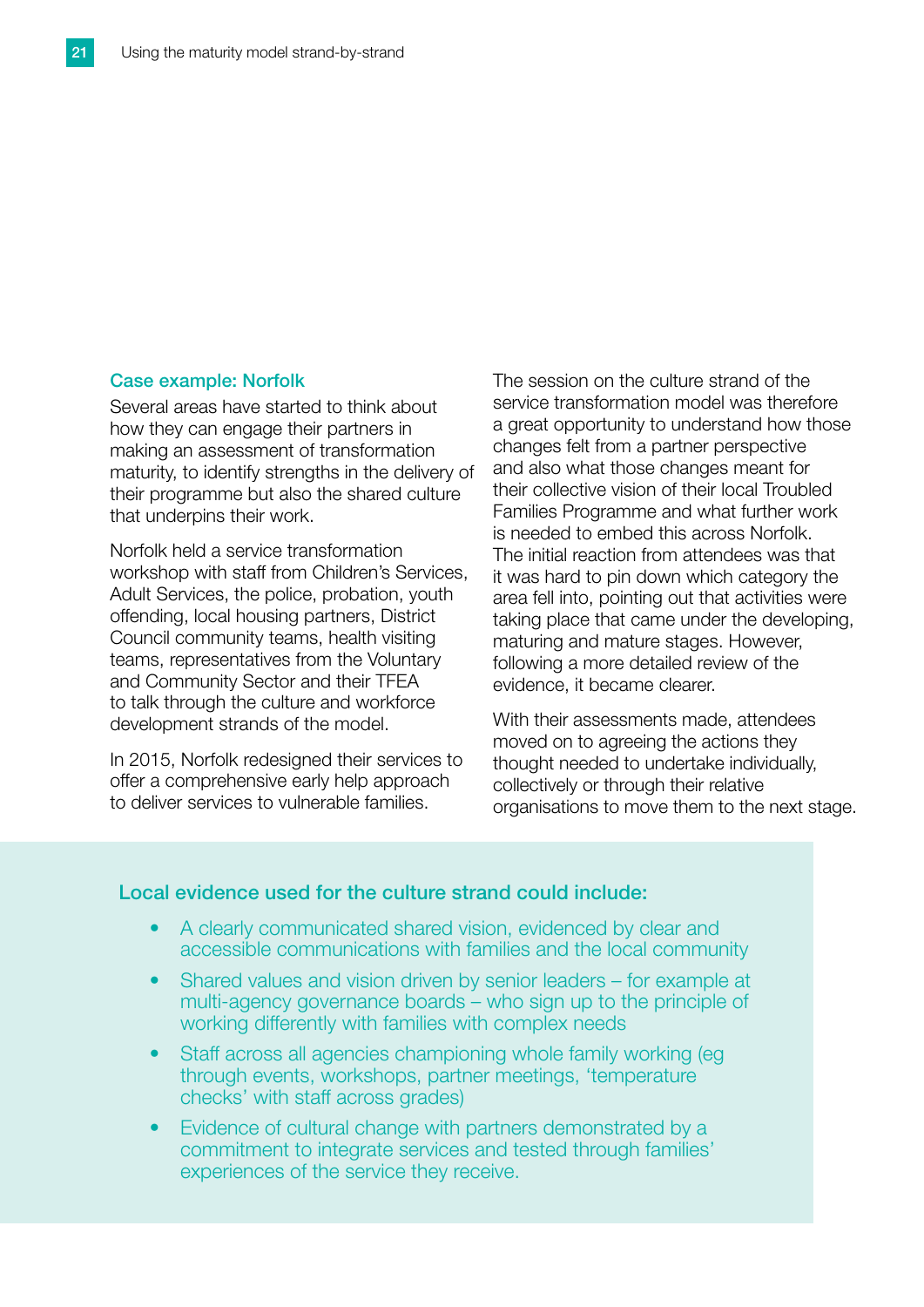#### 5. Workforce development

The workforce development strand focusses on the skills and capability of the workforce to deliver transformed services, and how they are incentivised to do so.

To assess the maturity of the workforce development strand areas should look for evidence that frontline staff have:

- a clear understanding of the principles of family working (family intervention factors) – a focus on a whole family assessment and family plan and an understanding of the impact of their work
- access to the right training at the right time
- the ability to use sound evidencebased, outcome-focussed practice and learning from their own experience as well as from peers

Areas should also look for evidence of:

- staff being supported by appropriate organisational structures with sound governance arrangements alongside supervision arrangements, performance monitoring and promotion opportunities
- cross-partner workforce training plans and commitment to shared resources, while at the same time having a clear recognition of different cultures across partners

#### Case example: The Core Cities management skills framework and whole family worker programme

The Core Cities<sup>[1]</sup> Group of Troubled Families Co-ordinators started discussing their respective workforce development requirements in early 2015. It was clear that, whilst a good deal of training was taking place across the country, there was a need for a consistent approach to training and developing family key work managers across agencies. As family working spread across partners and as services transformed, this gap was becoming more apparent.

A Workforce Development Group was established with leads from each core city. The group designed, developed and delivered a workforce development programme, piloted in Newcastle and Sheffield in Spring 2016, which centred on the relationship between managers and whole family workers, specifically:

- creating the right conditions, conversations, and behaviours for working with families, in teams, and with partners
- providing creative solutions to learning and development, including providing training, consultancy, and enabling the workforce to take ownership of their development
- identifying and influencing workforce behaviour change needed across partners in order to transform services

[1] Core Cities is a single local authority voice to promote the role of major cities in driving economic growth and the case for city devolution. They represent the councils of England's eight largest city economies outside London along with Glasgow and Cardiff.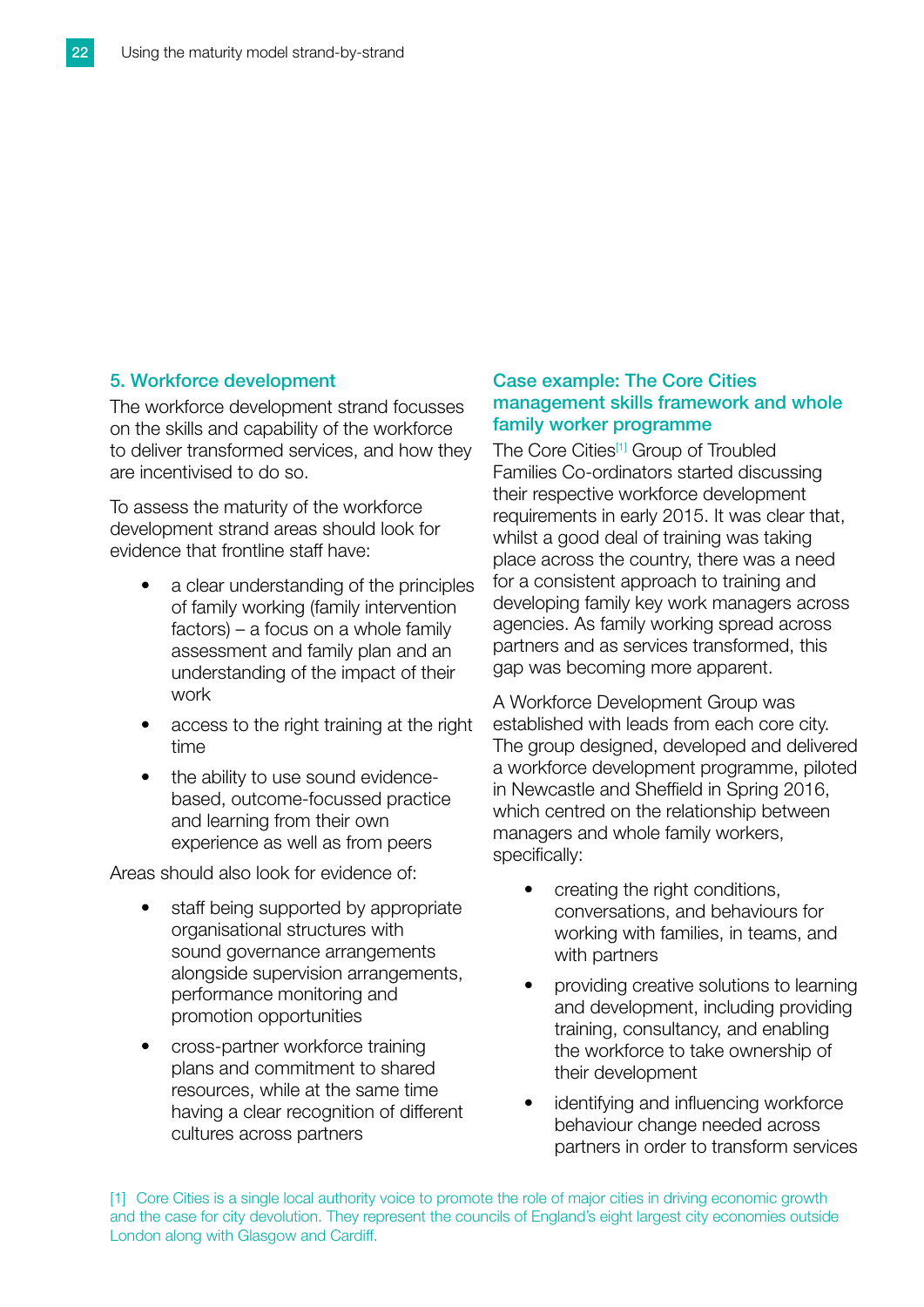# "Managers felt empowered with skills and knowledge that's having a direct impact on their work and the families they are supporting"

• developing self-awareness, resilience and knowledge of interventions and practices that work for families

The evaluation from these pilots has been positive, finding that managers felt empowered with skills and knowledge that's having a direct impact on their work with their teams and the families their teams are supporting.

The core cities workforce development group is now looking to make this training available to all areas within their regional groups. For more information please contact [families.team@communities.gsi.gov.uk](mailto:families.team%40communities.gsi.gov.uk?subject=)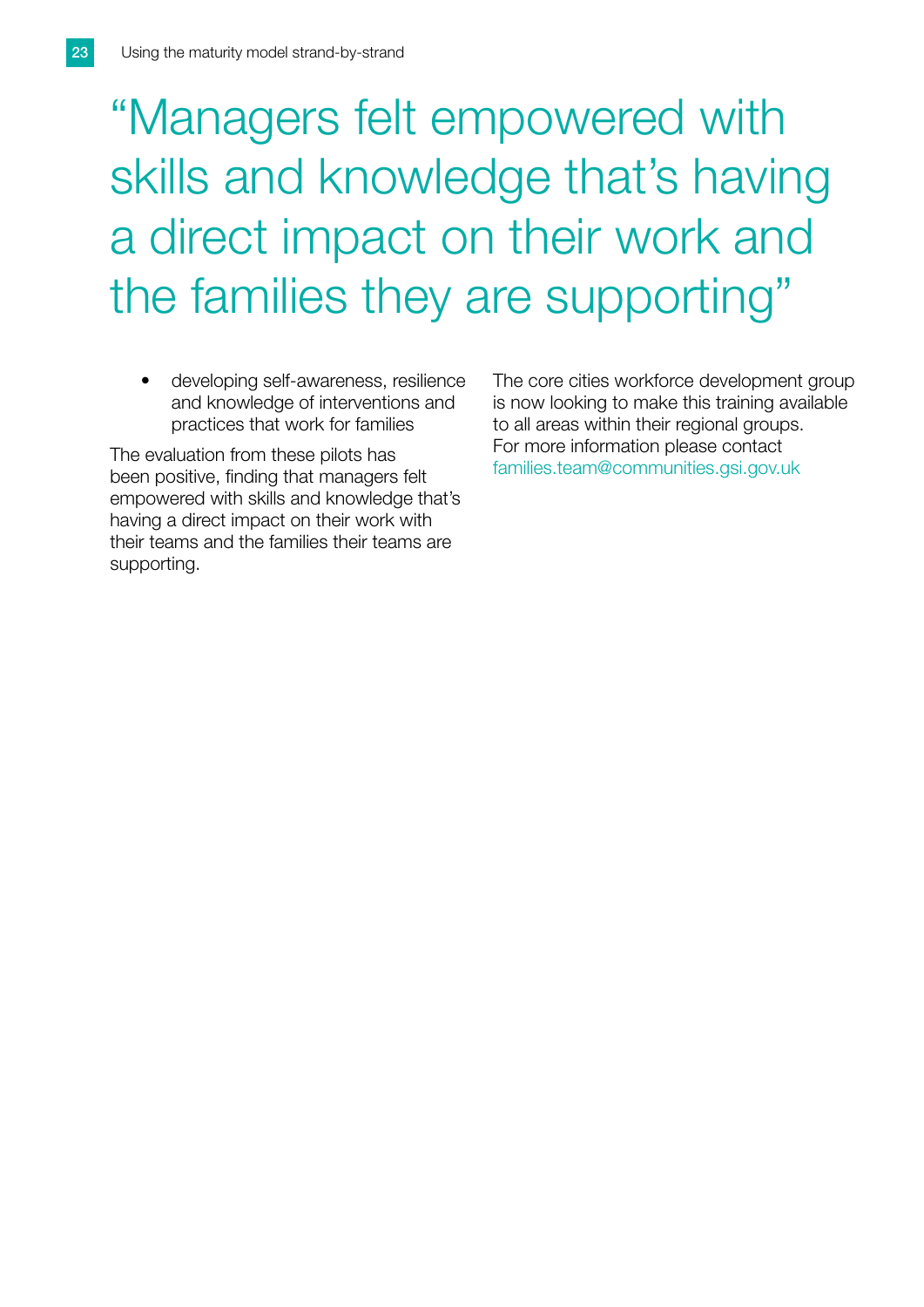#### Local evidence used for the culture strand could include:

- Local staff survey evidence
- Performance appraisals
- Recruitment and retention standards set (including attrition rates)
- Training needs assessments and skills audits
- Practitioners describing how coordinated working happens in practise (eg in surveys, face-to-face discussions)
- Shared recruitment and opportunities across partners

#### Training and development specific evidence sources:

- Multi-agency training offered to practitioners in different services
- Use of evidence-based or accredited training programmes with robust workforce development plans in place which include partners and managers
- Feedback and measures of impact from attendees on training programmes
- Pooled budgets for training and development across services

#### Keyworker/frontline view of services:

- Evidence of robust induction, regular supervision and appraisal
- Mandatory training for each job grade (ie a family case worker mandatory requirement list)
- Monthly performance management information on caseloads and outcome measures
- Individual training needs analysis completed and linked to appraisal and monitored through supervision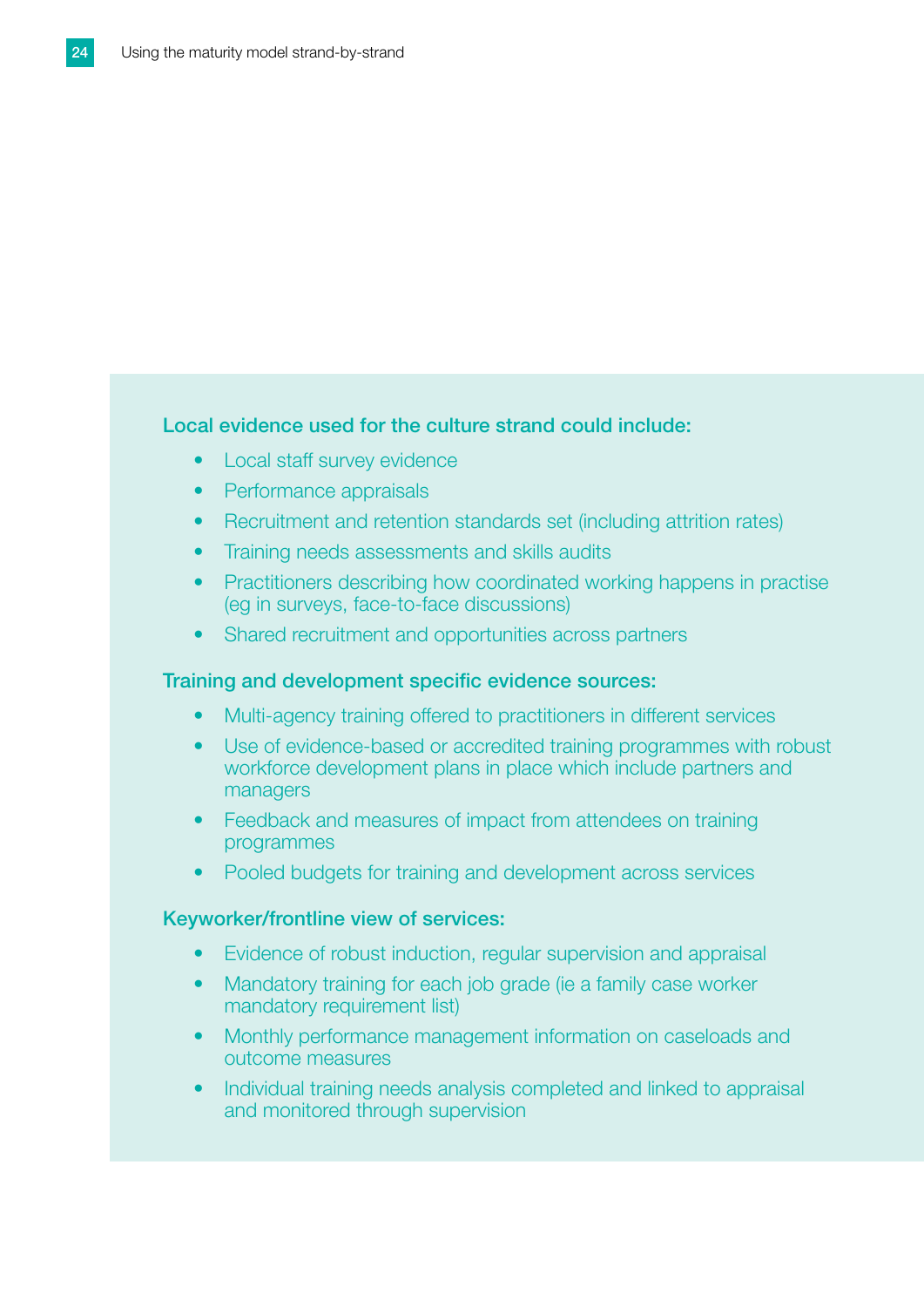#### 6. Delivery structures and processes

The delivery structures and processes strand looks at evidence of the integration of teams across disciplines and organisations, delivering consistent evidence-based interventions and using shared information, assessment, prioritisation, and case management systems.

To assess the maturity of the delivery structures and processes strand, areas should look for evidence of:

- a clear commitment by partners to deliver integrated working structures with sound evidence based practice in place
- shared ambitions for outcomes for families, using the local Troubled Families Outcome Plan
- delivery structures that enable staff from different disciplines to work together to shared priorities and outcomes
- high-quality whole family assessments in a shared format across partners
- agreed data sharing protocols supported at strategic and operational level
- shared data systems enabling identification and prioritisation of families needing help, monitoring of family progress and outcomes and cost benefit analysis of interventions

#### Case example: West Yorkshire Police and Leeds City Council

West Yorkshire Police has seconded a Police Inspector and researcher to the Troubled Families programme in Leeds, known locally as Families First Leeds. The programme involves a range of partners, including Leeds City Council, West Yorkshire Police, Leeds Community Healthcare NHS Trust and JobcentrePlus.

When a family is referred to Families First Leeds, information is collected about their employment status and requirements, physical and mental health needs, school attendance, social care interventions and support needs plus family involvement with crime or anti-social behaviour. Leeds City Council keeps this information on a secure database.

The database can be accessed by managers across the partnership who are leading on the work with families, but the information is not available to frontline police officers and staff. To address this, West Yorkshire Police place a 'flag' on every family attached to the Families First Leeds programme on NICHE, a police records management system. The flag means that when police officers have any contact with a family attached to the programme, an immediate notification is made to an electronic NICHE Families First Leeds mailbox. The police researcher can then share this information with partner organisations who are working with the family and, if relevant, add it to the Families First Leeds database.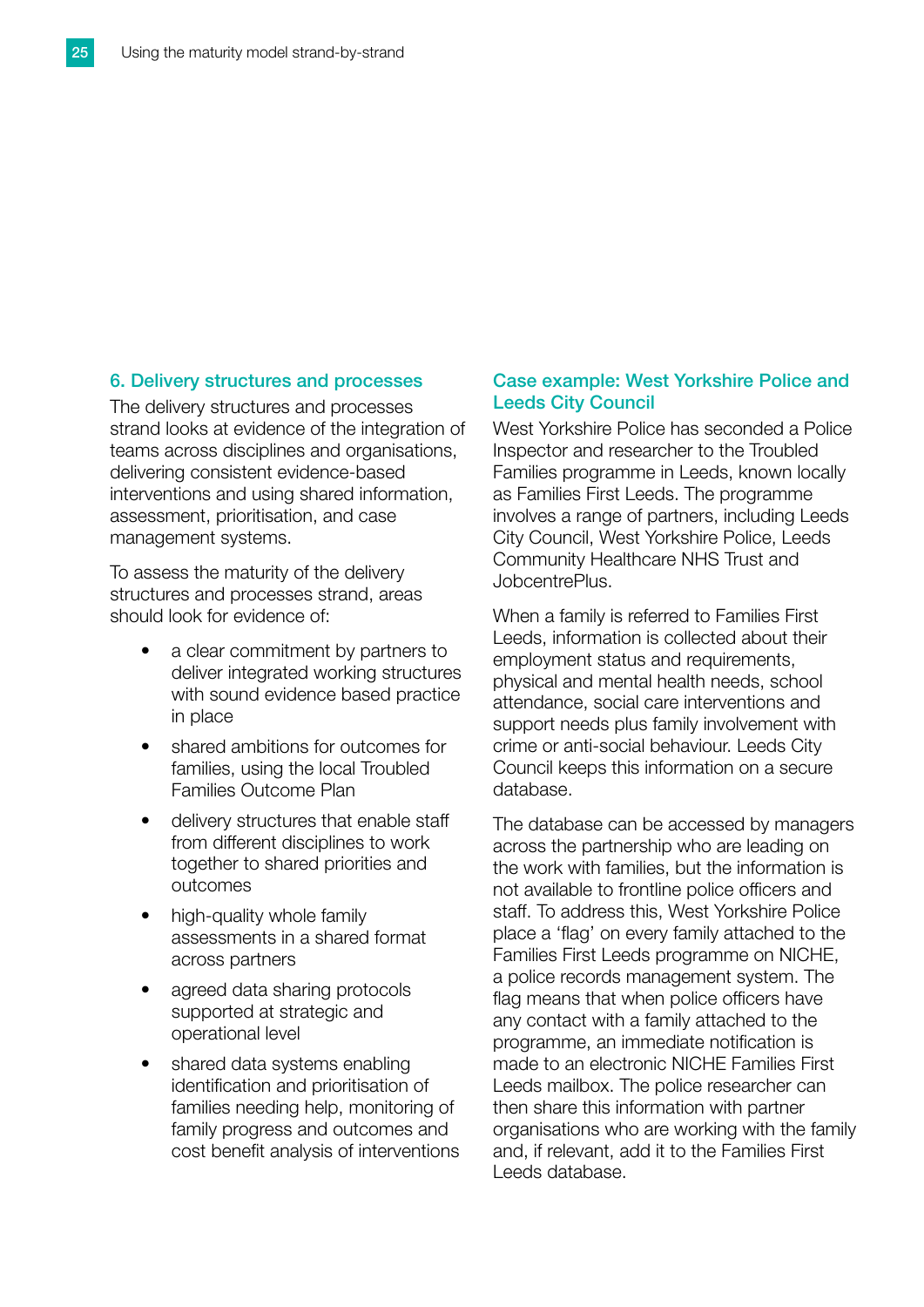This approach is a key part of transforming delivery processes in Leeds. It means key workers have better information about the families they are working with, and so can support them more effectively. It also means West Yorkshire Police can better support the programme by targeting their resources, in particular their neighbourhood policing teams, to where they are most needed.

#### Examples of local evidence used for the delivery structures and processes strand could include:

- Information sharing agreements, protocols and action plans in place with sign-up from partners – both at strategic level and for operational practice
- Linked datasets, single databases accessible by multiple teams and across partners – allowing identification and prioritisation of families who most need support
- Integrated case management systems
- Customer journey mapping demonstrating improved, efficient and positive outcomes, supported by initial data and information sharing
- Common/single assessment templates or tools and multi-agency guidance for implementation of this
- Case file audits that demonstrate partnership responses that have delivered positive outcomes, supported by data and information sharing
- Monitoring data which can be used to feed into local evaluations, demonstrating positive change (eg families being identified and engaged with in a timely manner)
- A Troubled Families Outcome Plan that demonstrates a clear focus on ambitious outcomes across partners, underpinned by an outcome guide and linking directly to individual family plans

#### Evidence of integrated working:

- Single 'front door' to services integrated team of professionals including partners such as police, health, housing, adult services, domestic abuse and community and voluntary sector presence
- Family profiling in place creating a '360 degree profile' of families across partners informing case management processes and working practice
- Pooled budgets in place for front door and operational practice, based on cost benefit analysis of fiscal benefits for different services
- Common language across partners and workforces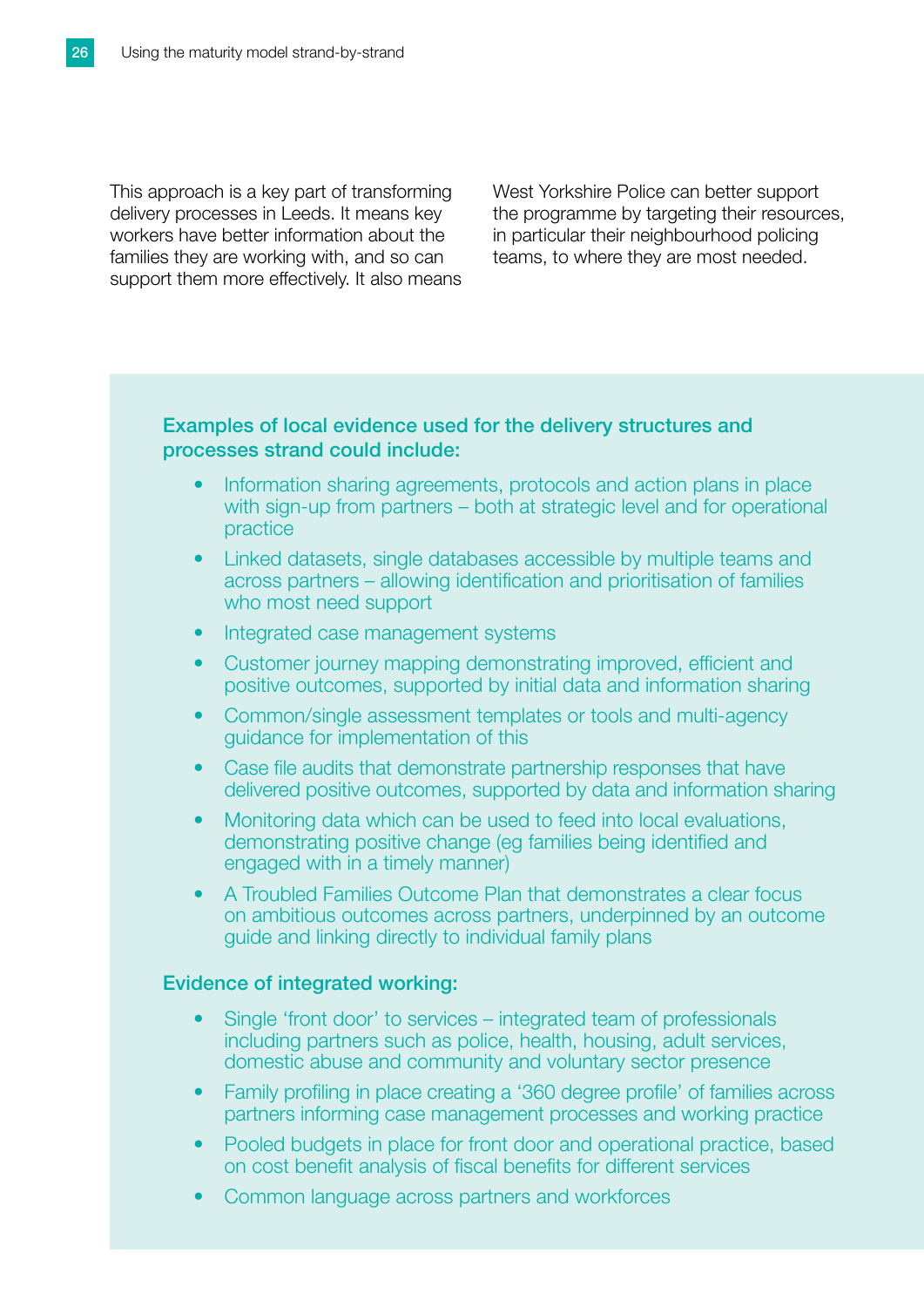## Annex 1: Service transformation maturity model

## Six transformation strands:

- 1. The family experience
- 2. Leadership
- 3. Strategy

### 4. Culture

- 5. Workforce development
- 6. Delivery structures and processes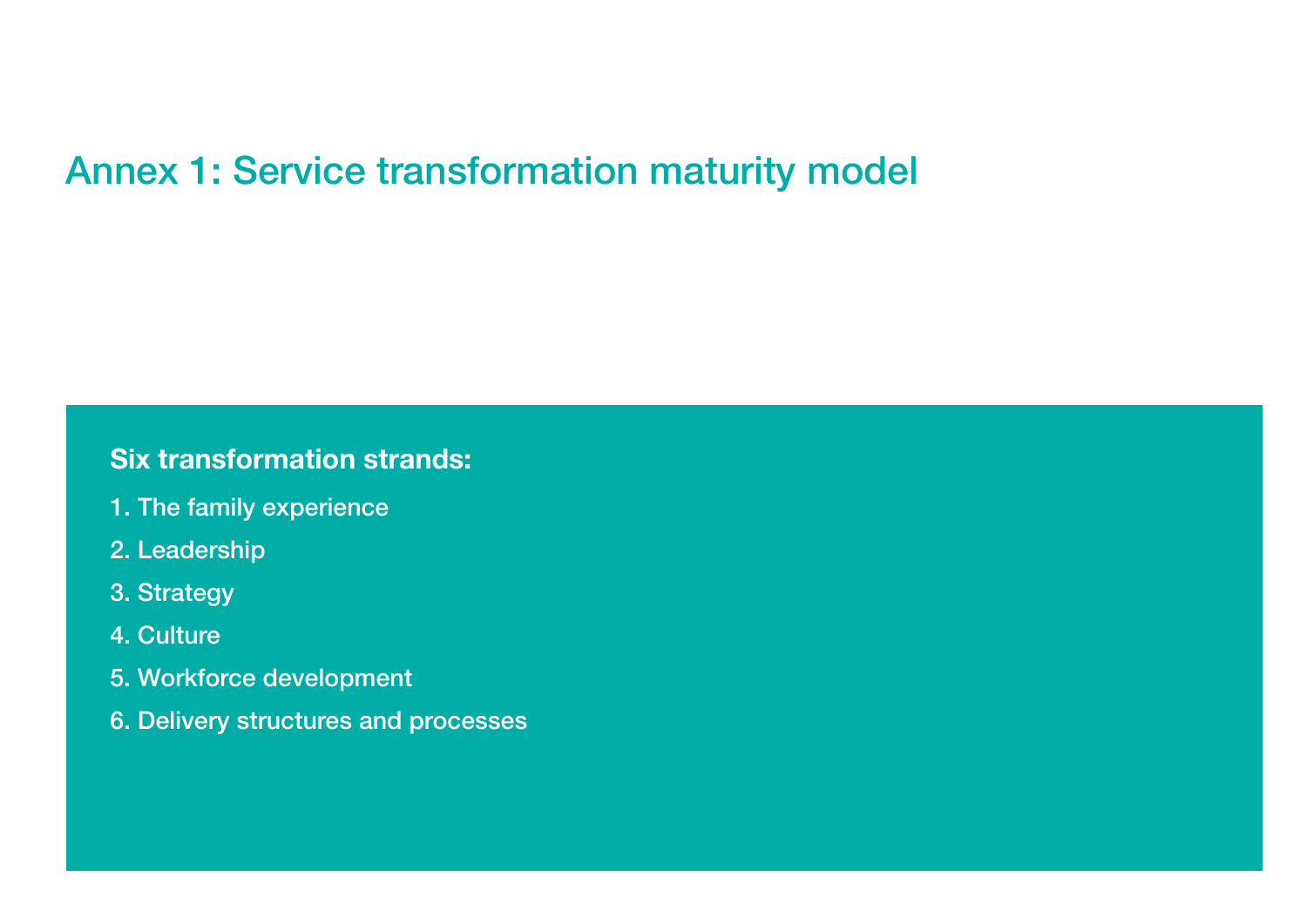### The family experience of transformed services strand

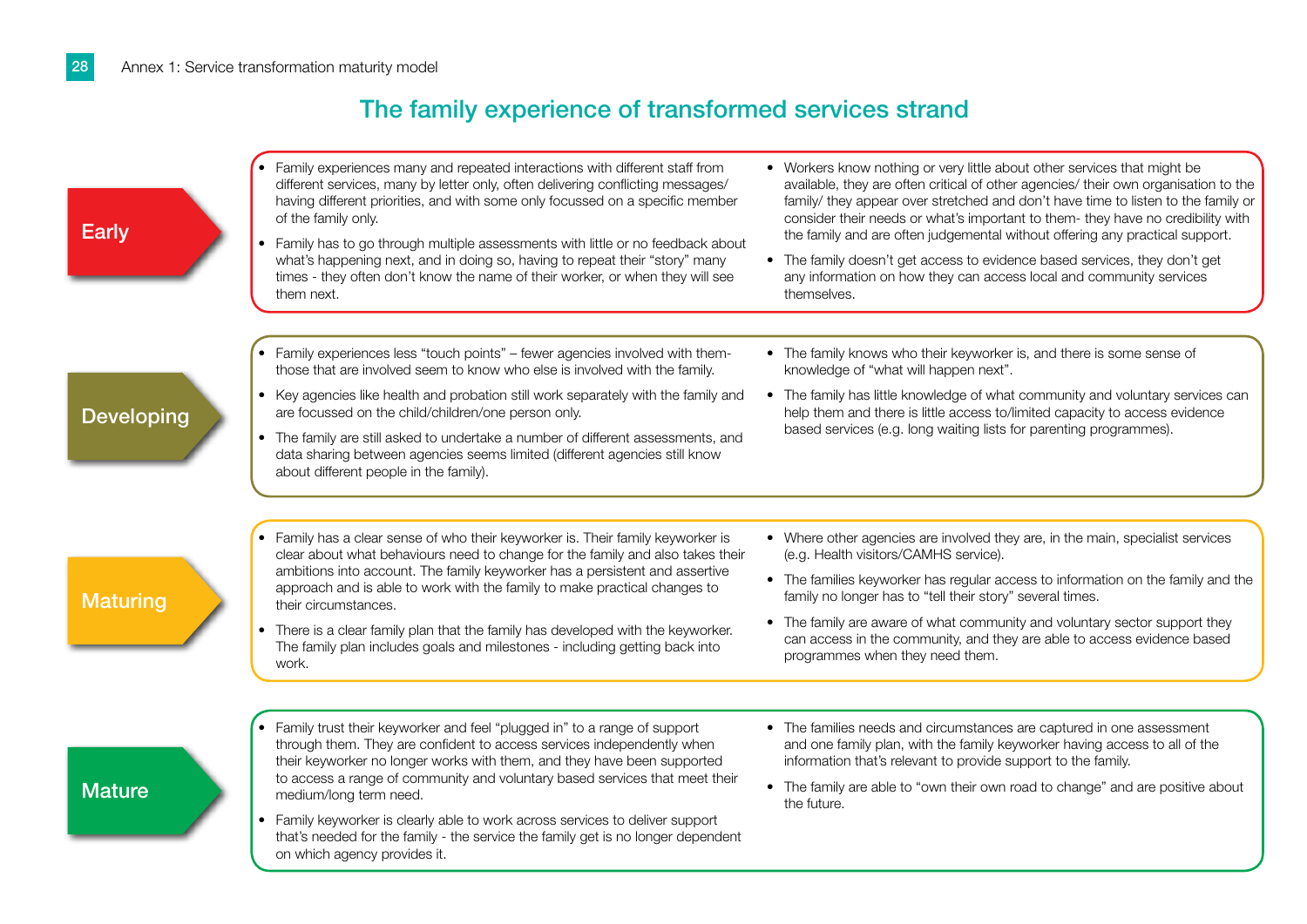### Leadership strand

|                                                                                           | <b>EARLY</b>                                                                                                                                                                                                                                                                                                                                                                                                                                                                                                                                                                                                                                                                                                                                                                                                                                                                                                                                                                                    | <b>DEVELOPING</b>                                                                                                                                                                                                                                                                                                                                                                                                                                                                                                                                                                                                                                                                                                                                                                                                                                                                                                                                                                                              | <b>MATURING</b>                                                                                                                                                                                                                                                                                                                                                                                                                                                                                                                                                                                                                                                                                                                                                                                                                                                                                                                                                          | <b>MATURE</b>                                                                                                                                                                                                                                                                                                                                                                                                                                                                                                                                                                                                                                                                                                                                                                                                                                                                                                                                                                       |
|-------------------------------------------------------------------------------------------|-------------------------------------------------------------------------------------------------------------------------------------------------------------------------------------------------------------------------------------------------------------------------------------------------------------------------------------------------------------------------------------------------------------------------------------------------------------------------------------------------------------------------------------------------------------------------------------------------------------------------------------------------------------------------------------------------------------------------------------------------------------------------------------------------------------------------------------------------------------------------------------------------------------------------------------------------------------------------------------------------|----------------------------------------------------------------------------------------------------------------------------------------------------------------------------------------------------------------------------------------------------------------------------------------------------------------------------------------------------------------------------------------------------------------------------------------------------------------------------------------------------------------------------------------------------------------------------------------------------------------------------------------------------------------------------------------------------------------------------------------------------------------------------------------------------------------------------------------------------------------------------------------------------------------------------------------------------------------------------------------------------------------|--------------------------------------------------------------------------------------------------------------------------------------------------------------------------------------------------------------------------------------------------------------------------------------------------------------------------------------------------------------------------------------------------------------------------------------------------------------------------------------------------------------------------------------------------------------------------------------------------------------------------------------------------------------------------------------------------------------------------------------------------------------------------------------------------------------------------------------------------------------------------------------------------------------------------------------------------------------------------|-------------------------------------------------------------------------------------------------------------------------------------------------------------------------------------------------------------------------------------------------------------------------------------------------------------------------------------------------------------------------------------------------------------------------------------------------------------------------------------------------------------------------------------------------------------------------------------------------------------------------------------------------------------------------------------------------------------------------------------------------------------------------------------------------------------------------------------------------------------------------------------------------------------------------------------------------------------------------------------|
| Leadership<br>Partnership working<br>and governance<br>"Who" is leading<br>transformation | Local determination:<br>There is little evidence of a<br>shared understanding of what<br>services best support families, and<br>little shared understanding of what<br>need is in terms of family services.<br>Partners committed:<br>Key local partners are not fully<br>engaged in collaborative working<br>with families. There is little or no<br>shared governance or shared<br>objectives.<br>There is little evidence of<br>commitment to working to a<br>common purpose and little or<br>no commitment to develop joint<br>outcome based commissioning.<br>Evidence of demand<br>management:<br>Governance arrangements for the<br>TF programme are weak with little<br>strategic support for key staff.<br>There is little understanding of how<br>the programme will impact on wider<br>services to families.<br>Links to wider transformation<br>programmes:<br>There is no clear accountability for<br>service transformation or incentives<br>for local leaders to drive reform in | Local determination:<br>Key senior partners are developing<br>an understanding of services that<br>meet local need, but culture is<br>still predominantly to a 'silo-ed'<br>approach with agency led priorities.<br>Partners committed:<br>Most key local partners are<br>engaged at all levels and there is a<br>commitment to develop an outcome<br>based commissioning framework,<br>which is in the development phase<br>There is still some work to do<br>to include the community and<br>voluntary sector.<br>Evidence of demand<br>management:<br>Supporting governance<br>arrangements are in place and<br>becoming established with partners<br>committed to develop work to better<br>understand demand for services<br>and cost savings.<br>Links to wider transformation<br>programmes:<br>Key leaders are developing an<br>understanding of shared purpose<br>and are proactively working towards<br>an understanding of how whole<br>family working can achieve wider<br>transformational goals. | Local determination:<br>Key senior partners have a focus<br>on services that meet local need.<br>whilst being at different stages of<br>commitment to shared outcomes.<br>Partners committed:<br>There is a common purpose across<br>key partners and a commitment<br>to commission outcome based<br>services, whilst still developing in<br>practice (including a developing<br>sense withinthe community and<br>voluntary sector).<br>Evidence of demand<br>management:<br>Governance arrangements are now<br>established to underpin common<br>purpose, and shared understanding<br>ofdemand reduction and cost<br>savings, as opposed to cost<br>avoidance, is maturing.<br>Links to wider transformation<br>programmes - leaders demonstrate<br>a developing sense of shared<br>purpose to deliver locally determined<br>outcomes based services to families<br>and at the same time are developing<br>their resonance with wider local and<br>national priorities. | Local determination:<br>All senior leaders in core partners<br>have a demonstrable focus on<br>services that best meet local need<br>for families<br>All partners committed:<br>There is a common purpose<br>across all partners in the statutory,<br>community and voluntary sector<br>to commission outcome based<br>services that have whole family<br>working at their core.<br>Clear evidence of demand<br>management:<br>Strong governance arrangements<br>underpin common purpose with<br>clear plans in place to manage<br>future demand, deliver value for<br>money and achieve cost saving.<br>Clear approach to using evidence<br>and analysisto understand demand<br>and inform commissioning of<br>services.<br>Clarity of links to wider<br>transformation programmes:<br>Leaders demonstrate a shared<br>purpose to deliver services for<br>families that are locally determined<br>but at the same time have clear links<br>to wider local and national priorities. |
|                                                                                           | partnership.                                                                                                                                                                                                                                                                                                                                                                                                                                                                                                                                                                                                                                                                                                                                                                                                                                                                                                                                                                                    | There is still some way to go to<br>develop a focus on family outcomes.                                                                                                                                                                                                                                                                                                                                                                                                                                                                                                                                                                                                                                                                                                                                                                                                                                                                                                                                        |                                                                                                                                                                                                                                                                                                                                                                                                                                                                                                                                                                                                                                                                                                                                                                                                                                                                                                                                                                          |                                                                                                                                                                                                                                                                                                                                                                                                                                                                                                                                                                                                                                                                                                                                                                                                                                                                                                                                                                                     |
|                                                                                           |                                                                                                                                                                                                                                                                                                                                                                                                                                                                                                                                                                                                                                                                                                                                                                                                                                                                                                                                                                                                 |                                                                                                                                                                                                                                                                                                                                                                                                                                                                                                                                                                                                                                                                                                                                                                                                                                                                                                                                                                                                                | MEASURES: Governance arrangements and activity of partners to support strategic commitment throughout organisations,<br>including structure of local commissioning                                                                                                                                                                                                                                                                                                                                                                                                                                                                                                                                                                                                                                                                                                                                                                                                       |                                                                                                                                                                                                                                                                                                                                                                                                                                                                                                                                                                                                                                                                                                                                                                                                                                                                                                                                                                                     |
|                                                                                           |                                                                                                                                                                                                                                                                                                                                                                                                                                                                                                                                                                                                                                                                                                                                                                                                                                                                                                                                                                                                 |                                                                                                                                                                                                                                                                                                                                                                                                                                                                                                                                                                                                                                                                                                                                                                                                                                                                                                                                                                                                                |                                                                                                                                                                                                                                                                                                                                                                                                                                                                                                                                                                                                                                                                                                                                                                                                                                                                                                                                                                          |                                                                                                                                                                                                                                                                                                                                                                                                                                                                                                                                                                                                                                                                                                                                                                                                                                                                                                                                                                                     |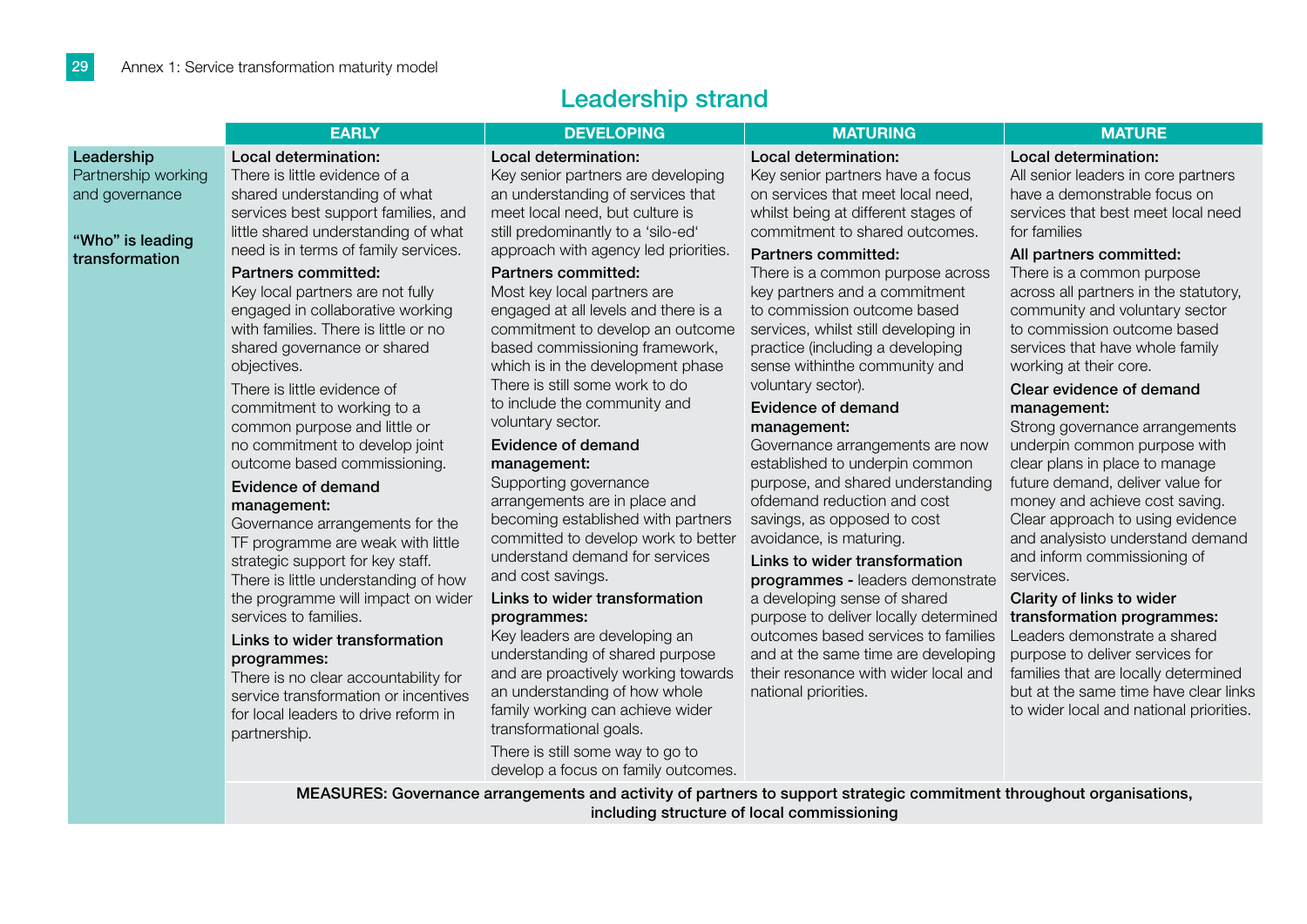|                                                                                                                                                           | <b>EARLY</b>                                                                                                                             | <b>DEVELOPING</b>                                                                                                                                                                                                 | <b>MATURING</b>                                                                                                                                                                                                                                                                                                                                                                                                                                                                                | <b>MATURE</b>                                                                                                                                                                                                                                                                                                                                                                                                                                                                                                                                                                                                                                                                                                                                                                                                                                           |  |
|-----------------------------------------------------------------------------------------------------------------------------------------------------------|------------------------------------------------------------------------------------------------------------------------------------------|-------------------------------------------------------------------------------------------------------------------------------------------------------------------------------------------------------------------|------------------------------------------------------------------------------------------------------------------------------------------------------------------------------------------------------------------------------------------------------------------------------------------------------------------------------------------------------------------------------------------------------------------------------------------------------------------------------------------------|---------------------------------------------------------------------------------------------------------------------------------------------------------------------------------------------------------------------------------------------------------------------------------------------------------------------------------------------------------------------------------------------------------------------------------------------------------------------------------------------------------------------------------------------------------------------------------------------------------------------------------------------------------------------------------------------------------------------------------------------------------------------------------------------------------------------------------------------------------|--|
| <b>Strategy</b><br>Alignment with<br>local area's broader<br>strategic priorities<br><b>Commitment to</b><br><b>WHAT will happen:</b><br><b>IMPORTANT</b> | TF runs as a stand alone<br>programme with little evidence of a<br>whole family approach in strategic<br>pland or commissioned services. | Whole family approach evident<br>in area's early help offer and the<br>commissioning of some services<br>provided by local partners.<br>Recognition of outcome focussed<br>approach to family working<br>evident. | Key partners have a commitment to<br>integrated, whole family working.<br>Developing commissioning<br>practices<br>Integrated commissioning of<br>services is developing, based on<br>emerging evidence and needs<br>analysis, as are links to wider<br>transformation programmes.<br>These are underpinned by local<br>strategic plans, an understanding<br>of needs in individual localities and<br>neighbourhoods, and there is a<br>growing evidence base to inform<br>financial planning. | Shared purpose:<br>There is a clear commitment to<br>integrated family focussed, outcome<br>based services are embedded<br>in strategic plans for all partners.<br>Sustainability of services after<br>2020 is part of the area's strategic<br>ambition.<br>Mature commissioning:<br>Strategic commitment informs<br>integrated commissioning of<br>services which is based on evidence<br>of what works and on the needs of<br>the local population.<br>Local determination and<br>national links:<br>Strategic plans reflect the<br>local landscape, adapted as<br>necessarto the needs of localities<br>and neighbourhoods, whilst<br>demonstrating clear links to wider<br>transformation programmes.<br>Focus on family outcomes:<br>Strategic plans clearly set out<br>ambition for families including for<br>financial stability and resilience. |  |
|                                                                                                                                                           | MEASURES: Evidence of the WHAT is happening: Strategic plans for local authority and partners                                            |                                                                                                                                                                                                                   |                                                                                                                                                                                                                                                                                                                                                                                                                                                                                                |                                                                                                                                                                                                                                                                                                                                                                                                                                                                                                                                                                                                                                                                                                                                                                                                                                                         |  |

## Strategy strand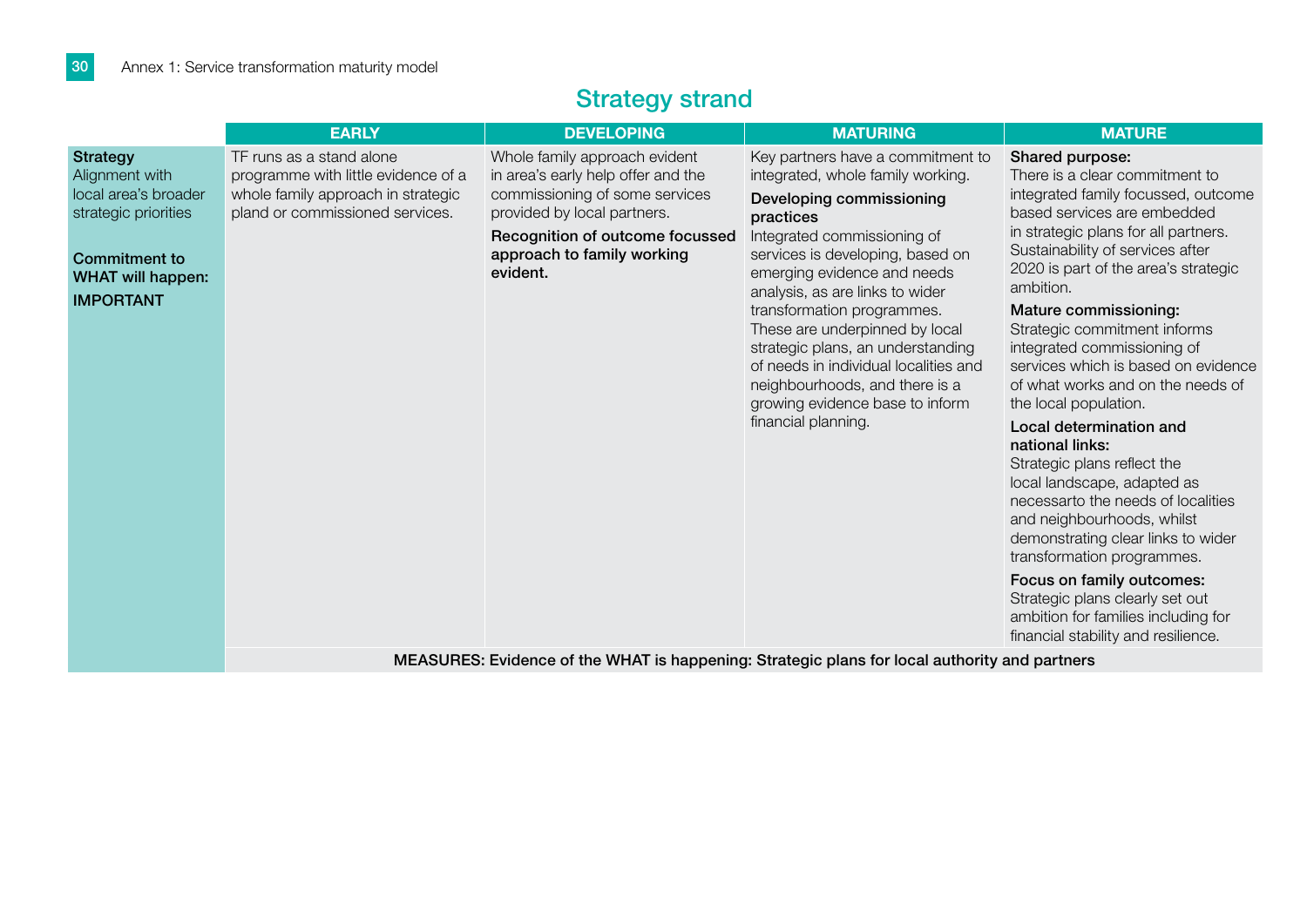### Workforce development strand

|                                                                                                                   | <b>EARLY</b>                                                                                                                                                                                                                                                                                                                                                                                                                                                                                                                                                                                                                                                                                                                                                                                                                                                                                                                                                                                       | <b>DEVELOPING</b>                                                                                                                                                                                                                                                                                                                                                                                                                                                                                                                                                                                                                                                                                                                                                                                                                                                                                 | <b>MATURING</b>                                                                                                                                                                                                                                                                                                                                                                                                                                                                                                                                                                                                                                                                                                                                                                                                                                                                                                                                                                                                                                                                                             | <b>MATURE</b>                                                                                                                                                                                                                                                                                                                                                                                                                                                                                                                                                                                                                                                                                                                                                                                                                                                                                                                                                                                                                                                                                                                                                                                                                                                                                                                                                                                                                                                                                                                                                                                                                                                                                   |
|-------------------------------------------------------------------------------------------------------------------|----------------------------------------------------------------------------------------------------------------------------------------------------------------------------------------------------------------------------------------------------------------------------------------------------------------------------------------------------------------------------------------------------------------------------------------------------------------------------------------------------------------------------------------------------------------------------------------------------------------------------------------------------------------------------------------------------------------------------------------------------------------------------------------------------------------------------------------------------------------------------------------------------------------------------------------------------------------------------------------------------|---------------------------------------------------------------------------------------------------------------------------------------------------------------------------------------------------------------------------------------------------------------------------------------------------------------------------------------------------------------------------------------------------------------------------------------------------------------------------------------------------------------------------------------------------------------------------------------------------------------------------------------------------------------------------------------------------------------------------------------------------------------------------------------------------------------------------------------------------------------------------------------------------|-------------------------------------------------------------------------------------------------------------------------------------------------------------------------------------------------------------------------------------------------------------------------------------------------------------------------------------------------------------------------------------------------------------------------------------------------------------------------------------------------------------------------------------------------------------------------------------------------------------------------------------------------------------------------------------------------------------------------------------------------------------------------------------------------------------------------------------------------------------------------------------------------------------------------------------------------------------------------------------------------------------------------------------------------------------------------------------------------------------|-------------------------------------------------------------------------------------------------------------------------------------------------------------------------------------------------------------------------------------------------------------------------------------------------------------------------------------------------------------------------------------------------------------------------------------------------------------------------------------------------------------------------------------------------------------------------------------------------------------------------------------------------------------------------------------------------------------------------------------------------------------------------------------------------------------------------------------------------------------------------------------------------------------------------------------------------------------------------------------------------------------------------------------------------------------------------------------------------------------------------------------------------------------------------------------------------------------------------------------------------------------------------------------------------------------------------------------------------------------------------------------------------------------------------------------------------------------------------------------------------------------------------------------------------------------------------------------------------------------------------------------------------------------------------------------------------|
| Workforce<br>development<br>Skills, capabilities<br>and performance<br>objectives<br>Now including<br>a keyworker | Training and development: Insufficient<br>focus and/or investment in training and<br>workforce development. Silo-ed training;<br>competing performance objectives for<br>staff.<br>No links with the voluntary sector or<br>wider community groups.<br>Training opportunities are not informed<br>by evidence based practice                                                                                                                                                                                                                                                                                                                                                                                                                                                                                                                                                                                                                                                                       | Training and development:<br>Some focus on improving skills. Few<br>links with the voluntary sector or<br>wider community groups.<br>Evidence based practice is<br>emerging. Little evidence of<br>measuring impact of any training<br>and development.                                                                                                                                                                                                                                                                                                                                                                                                                                                                                                                                                                                                                                           | Training and development:<br>Some shared training between<br>professions and linked performance<br>incentives and objectives between<br>professions.<br>Clear links with the voluntary sector<br>to support complex families in the<br>community.<br>Performance objectives:                                                                                                                                                                                                                                                                                                                                                                                                                                                                                                                                                                                                                                                                                                                                                                                                                                | Training and development:<br>Workforce development is embedded in<br>practice across all agencies depth and breadth<br>of opportunities. There is clear consistency of<br>opportunity for training and development, with<br>recognition of different agency cultural starting<br>points. Training is provided both for the core<br>family team and to lead workers across partners.<br>Development is informed by evidence based<br>practice. Impact of workforce development is                                                                                                                                                                                                                                                                                                                                                                                                                                                                                                                                                                                                                                                                                                                                                                                                                                                                                                                                                                                                                                                                                                                                                                                                                |
| experience element                                                                                                | Performance objectives:<br>Competing performance objectives for<br>staff. No sense of shared core principles<br>across agencies and little understanding<br>of whole family working.<br>Shared opportunities across<br>the workforce:<br>No or little shared opportunities -<br>training opportunities are piecemeal.<br>Promotion opportunities are few and -<br>recruitment lacks transparency.<br>Few or no links with the CVS<br>Keyworker frontline worker view of<br>services.<br>Frontline staff have a limited<br>understanding of the impact of their<br>work.<br>Training opportunities are limited and<br>staff have no access to evidence based<br>programmes.<br>Staff don't feel supported, any good<br>practice is because frontline staff "make<br>a way" in spite of structures and not<br>because of them.<br>Staff have little understanding of why<br>family working is important and know<br>little of what others in different agencies<br>do - there is little interaction. | Performance objectives:<br>Some evidence of growing<br>understanding of local partners'<br>performance incentives and<br>objectives. Understanding of whole<br>family working is developing.<br>Shared opportunities across<br>the workforce:<br>Integrated co-located working of<br>equal value in agency progression.<br>Evidence of clear commitment<br>to continue to develop shared<br>opportunities but more work needs<br>to be done to ensure equality<br>of opportunity for staff across<br>agencies.<br>Keyworker/frontline worker view<br>of services:<br>Staff have some understanding<br>of the impact of their work, and<br>some understanding of what some<br>key partners do, but working<br>practice with partners is piecemeal<br>and training opportunities aren't<br>shared. There is some developing<br>opportunity for joint training but no<br>real measure of its impact. | • Shared performance objectives<br>now developing across key partners<br>and integrated working valued in<br>performance measures.<br>• Core principles of family working are<br>understood across all partners and<br>are developing across most.<br>Shared opportunities across<br>the workforce:<br>Partners are committed to shared<br>opportunities and developing systems<br>to enable this to happen in practice,<br>including with the CVS. Promotion<br>opportunities are advertised across<br>agencies and experience of working<br>in an integrated way is valued in<br>progression.<br>Keyworker/Frontline worker view<br>of services:<br>Training opportunities for staff<br>are developing and governance<br>arrangements and direction from<br>managers support this. Workers from<br>different agencies now have access<br>to evidence based programmes and<br>shared training opportunities. Key<br>workers feel that family working practice<br>is now valued family assessments and<br>plans are being rolled out and work is<br>underway to progress pooled budgets<br>to support this. | evaluated and impact informs future workforce<br>development plans.<br>Performance objectives:<br>There are shared performance objectives and<br>training opportunities across professions. Core<br>principles and behaviours of family working are<br>shared and understood across agencies.<br>Shared opportunities across the workforce:<br>Promotion routes are linked to integrated<br>working and not contained within agency.<br>Promotion opportunities are visible and<br>recruitment is transparent with cross<br>organisational equal opportunity values<br>embedded in recruitment policy and practice.<br>Strong links exist with the voluntary and<br>community sector to support complex families in<br>the community.<br>Keyworker/Frontline worker view of services:<br>Frontline staff have a clear understanding of the<br>impact of their work. They have access to the<br>right training at the right time - including evidence<br>based programmes and training from a range of<br>partners. Frontline staff are support to common<br>purpose by structures, governance and clear<br>direction from managers and have access to<br>promotion and development opportunities that<br>are clearly communicated to them.<br>Workers from different agencies have shared<br>priorities and access to pooled budgets<br>for families. Frontline staff have a clear<br>understanding of the principles of family<br>working (FI factors) and a clear sense of a focus<br>on a family assessment, plan and outcomes<br>for families. Frontline staff are supported by<br>regular development reviews. Peer support<br>opportunities and opportunities for reflective<br>practice. |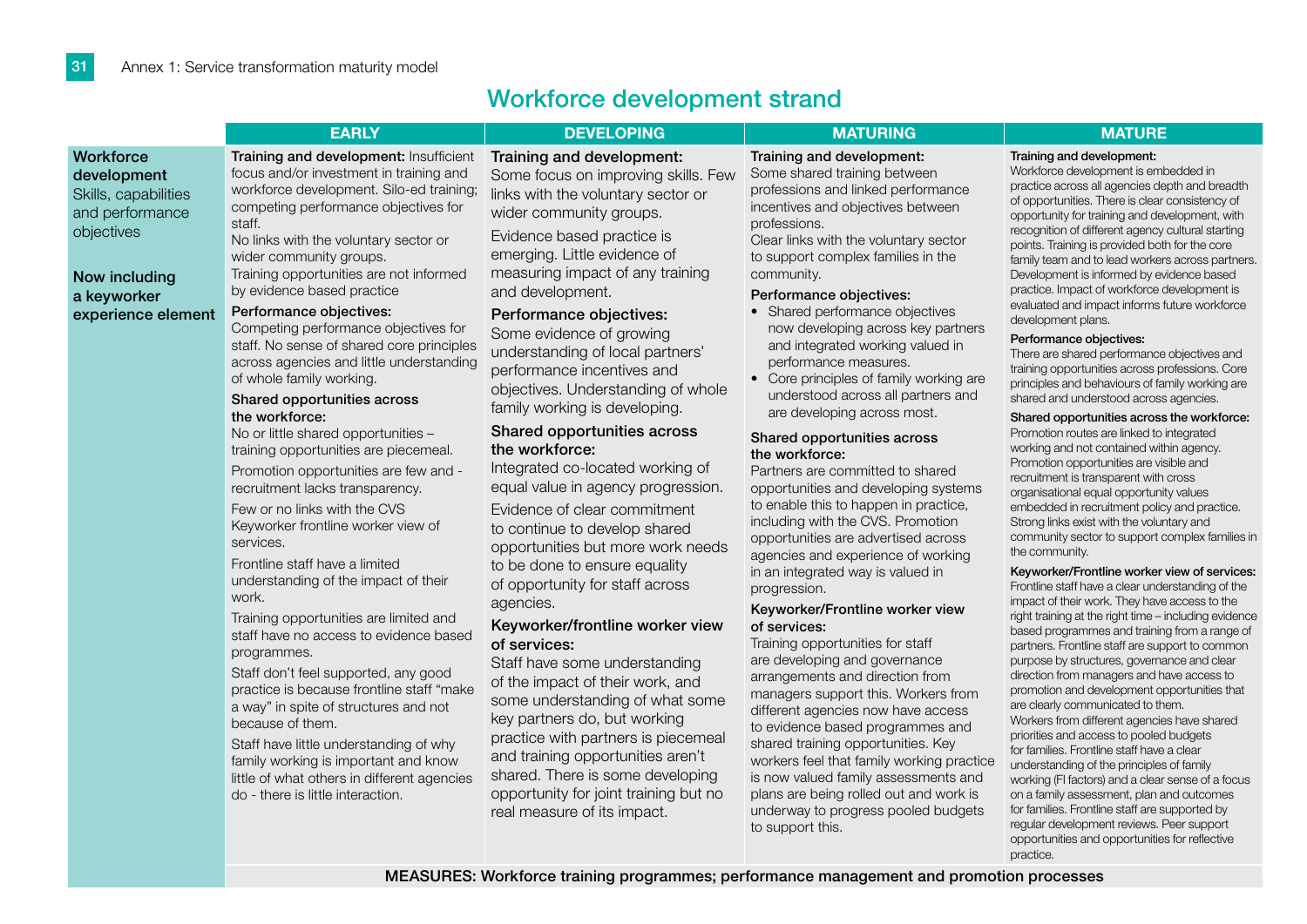## Delivery structures and delivery processes strands

|                                                                                                              | <b>EARLY</b>                                                                                                                                                                                    | <b>DEVELOPING</b>                                                                                                                                                                                                                                                                                                                       |                                                                                                                                                                                                                                                                                                                               | <b>MATURE</b>                                                                                                                                                                                                                                                                                                                                                                                                                                                                                                                              |  |
|--------------------------------------------------------------------------------------------------------------|-------------------------------------------------------------------------------------------------------------------------------------------------------------------------------------------------|-----------------------------------------------------------------------------------------------------------------------------------------------------------------------------------------------------------------------------------------------------------------------------------------------------------------------------------------|-------------------------------------------------------------------------------------------------------------------------------------------------------------------------------------------------------------------------------------------------------------------------------------------------------------------------------|--------------------------------------------------------------------------------------------------------------------------------------------------------------------------------------------------------------------------------------------------------------------------------------------------------------------------------------------------------------------------------------------------------------------------------------------------------------------------------------------------------------------------------------------|--|
| <b>Delivery structures</b><br>Integration of teams<br>across disciplines<br>and organisations                | No integration in the delivery of<br>services for complex families across<br>organisations; significant data<br>sharing barriers preventing close<br>working.                                   | Services are separate but<br>professionals from different<br>disciplineslorganisations work<br>together to achieve specific goals for<br>complex families. Focus and funding<br>remain single agency. There is<br>developing work to deliver services<br>through shared data and case<br>management systems from lead<br>core partners. | Multi-agency structures are<br>in place to co-ordinate separate<br>approaches.<br>Structures may include specific<br>co-ordinator roles, some pooled<br>budgets and evidence of effective<br>data sharing between professionals.<br>Effective data systems are<br>operational and can be accessed by<br>more than one agency. | <b>Effective and appropriate</b><br>integrated working:<br>Organisational structures enable<br>professionals from different disciplines<br>work together to shared priorities.<br>High quality whole family<br>assessments take an agreed single<br>form and understanding of whole<br>family assessments is embedded<br>across partners.                                                                                                                                                                                                  |  |
|                                                                                                              |                                                                                                                                                                                                 |                                                                                                                                                                                                                                                                                                                                         | There is evidence of shared<br>commitment to analyse need/<br>deliver an integrated response<br>and measure impact and early<br>work to develop systems to<br>support this.                                                                                                                                                   | Shared information:<br>Partners have shared integrated<br>data systems underpinned by robust<br>data sharing agreements. Core<br>partners can access one single data<br>system to access case management<br>information. Data systems are picking<br>up early indications of need and<br>moving towards use of predictive<br>analytics.<br>Structures enable identification<br>of demand<br>There is a clear commitment by<br>all partners to shared analysis of<br>what works and how to meet future<br>demand for services for families. |  |
|                                                                                                              | MEASURES: Data systems and data sharing agreements and practices; cost/benefit analysis of services; data on demand for services                                                                |                                                                                                                                                                                                                                                                                                                                         |                                                                                                                                                                                                                                                                                                                               |                                                                                                                                                                                                                                                                                                                                                                                                                                                                                                                                            |  |
| <b>Delivery Processes</b><br><b>Tools and</b><br>approaches to<br>identify and work<br>with complex families | Professionals using a range of<br>approaches, rarely evidence-<br>based or pursued jointly with other<br>disciplines, sometimes competing.<br>No use of outcomes evidence to<br>drive delivery. | Some professionals using a whole<br>family approach and sharing tools,<br>There is no shared vision across<br>disciplines on early intervention and<br>support.<br>Little use of outcomes evidence to<br>drive delivery.                                                                                                                | Most professionals use a shared<br>whole family approach and<br>understand value of evidence-based<br>commissioning though some tools<br>still specific to certain disciplines.<br>Outcomes evidence is used to drive<br>delivery.                                                                                            | Professionals from different<br>disciplines use shared whole family<br>approach and evidence-based<br>tools to deliver a shared vision<br>for early intervention. Outcomes<br>evidence is used effectively to drive<br>delivery and improve performance,<br>evaluation is integrated within<br>delivery and used to reform services.                                                                                                                                                                                                       |  |
|                                                                                                              | MEASURES: Use of outcomes data and evidence-based interventions across professions; local needs assessments and referral processes                                                              |                                                                                                                                                                                                                                                                                                                                         |                                                                                                                                                                                                                                                                                                                               |                                                                                                                                                                                                                                                                                                                                                                                                                                                                                                                                            |  |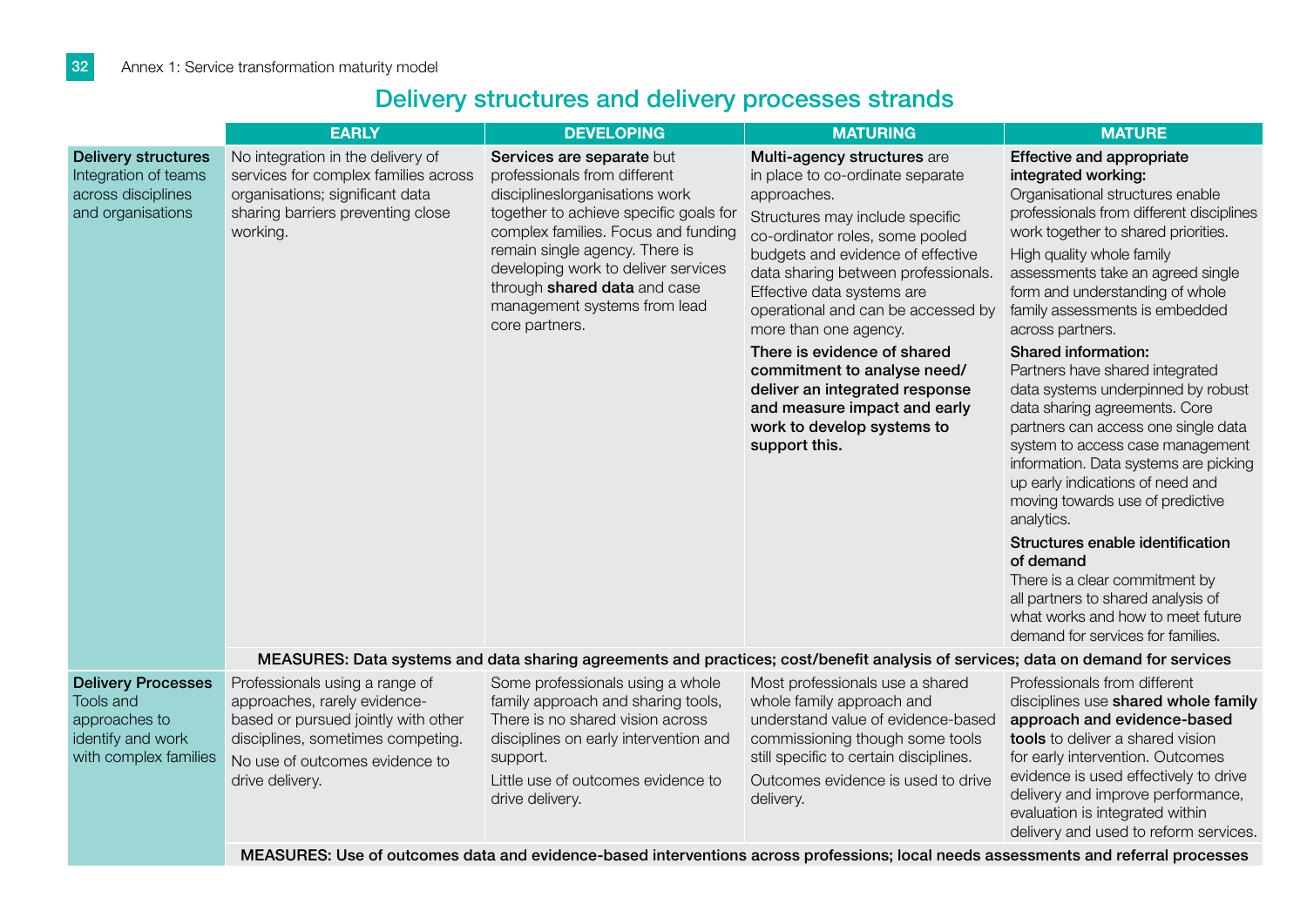| <b>EARLY</b><br><b>DEVELOPING</b><br><b>MATURING</b><br>Competing vision and ambition<br>Some shared vision and ambition<br>Shared vision and ambition<br>between local services; limited<br>between services but little<br>communicated to staff across local<br>opportunity for innovation and<br>communication to staff and little<br>organisations who understand and<br>collaboration. Resistant to further<br>evidence of the vision and ambition<br>work in line with this vision.<br>change or challenge. Wholly reliant<br>driving practice; innovation and<br>Innovation and collaboration<br>on additional resources for reform.<br>collaboration accommodated but<br>encouraged with growing resilience<br>not yet welcomed. Some resistance<br>to change. Emerging evidence of<br>to further change and challenge.<br>sustainable behaviour change and<br>Reliant on additional resources to<br>less reliance on additional resource<br>reform.<br>to drive continued system reform. |                                                                                                                                                                                                                                                                                                                                                                                                                                                                                                                                                                                                                                                                                                                                                                                                                                                                                                                                                          |
|---------------------------------------------------------------------------------------------------------------------------------------------------------------------------------------------------------------------------------------------------------------------------------------------------------------------------------------------------------------------------------------------------------------------------------------------------------------------------------------------------------------------------------------------------------------------------------------------------------------------------------------------------------------------------------------------------------------------------------------------------------------------------------------------------------------------------------------------------------------------------------------------------------------------------------------------------------------------------------------------------|----------------------------------------------------------------------------------------------------------------------------------------------------------------------------------------------------------------------------------------------------------------------------------------------------------------------------------------------------------------------------------------------------------------------------------------------------------------------------------------------------------------------------------------------------------------------------------------------------------------------------------------------------------------------------------------------------------------------------------------------------------------------------------------------------------------------------------------------------------------------------------------------------------------------------------------------------------|
| <b>Culture</b><br><b>Shared vision</b><br>and ambition<br>and openness<br>to challenge and<br>change                                                                                                                                                                                                                                                                                                                                                                                                                                                                                                                                                                                                                                                                                                                                                                                                                                                                                              | <b>MATURE</b>                                                                                                                                                                                                                                                                                                                                                                                                                                                                                                                                                                                                                                                                                                                                                                                                                                                                                                                                            |
|                                                                                                                                                                                                                                                                                                                                                                                                                                                                                                                                                                                                                                                                                                                                                                                                                                                                                                                                                                                                   | Clear shared vision and ambition:<br>There is a clear shared vision and<br>ambition across all partners which<br>is effectively communicated to and<br>embraced by staff.<br>Commitment to transformation<br>The vision and ambition are clearly<br>informed by:<br>• An understanding of demand and<br>commitment to transform the way<br>public services work with families<br>with multiple problems<br>• An understanding of why<br>integrated whole family working<br>and shared priority delivers<br>sustained outcomes for families<br>across the 6 key problem<br>headings of the programme,<br>The vision and ambition can be<br>evidenced<br>This vision and ambition is<br>evidenced through all tiers of<br>staff and elected members,<br>across all partners, and they are<br>communicated to the community.<br>Staff take personal responsibility<br>and ownership to work across<br>boundaries to support families with<br>complex needs. |
| MEASURES: Evidence of new, evidence-based local practice; internal communications to staff across local services and<br>communications to the wider community                                                                                                                                                                                                                                                                                                                                                                                                                                                                                                                                                                                                                                                                                                                                                                                                                                     |                                                                                                                                                                                                                                                                                                                                                                                                                                                                                                                                                                                                                                                                                                                                                                                                                                                                                                                                                          |

### Culture strand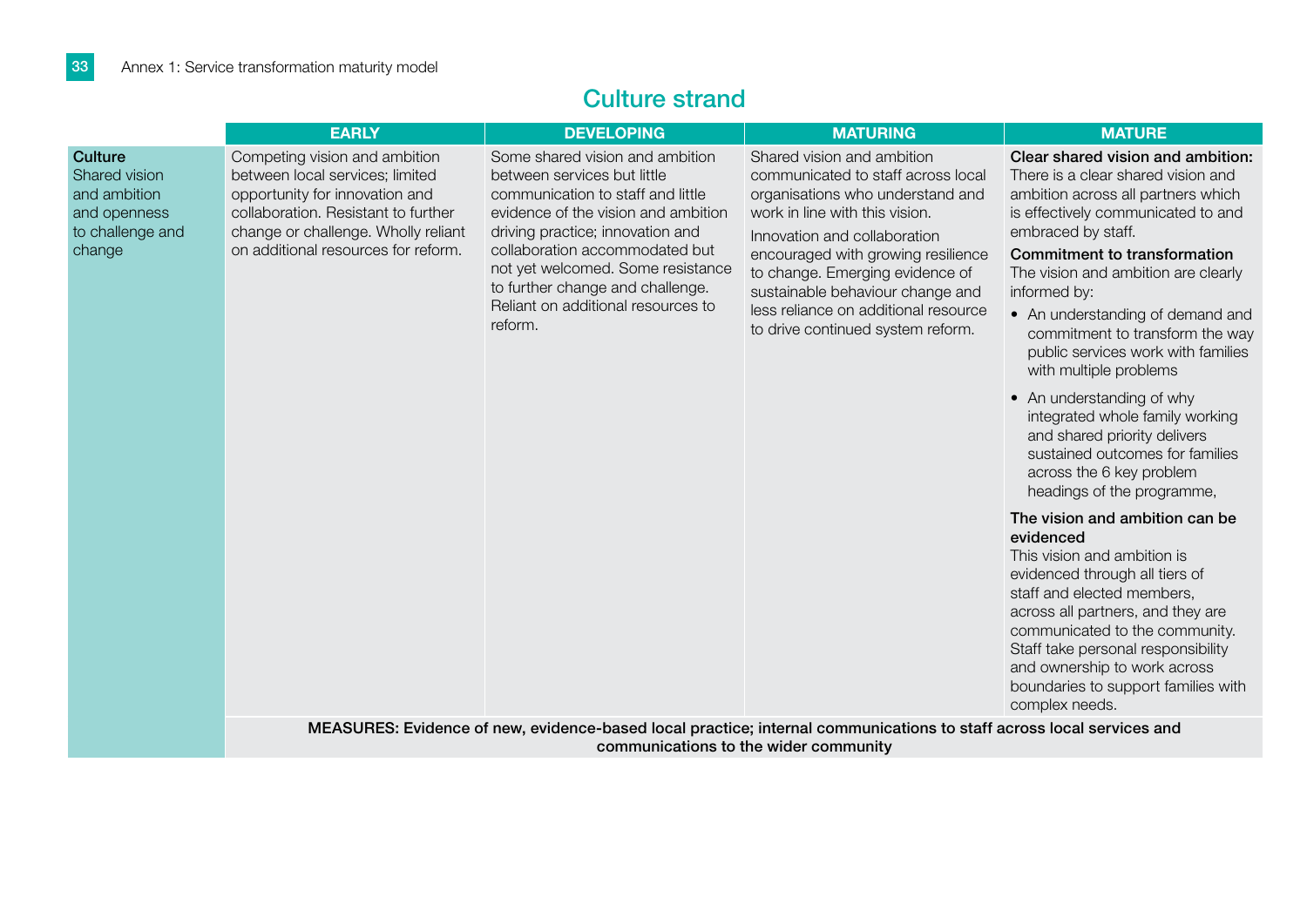## Annex 2: National evidence sources

#### Sources of evidence for service transformation

This annex signposts various sources of information that will be useful to local authorities in assessing service transformation.

#### Troubled Families Information System (TFIS)

TFIS provides local authorities with information about the progress of families worked with according to a range of outcomes identified in national data sets. It also provides characteristics of families brought on to the programme. These are useful tools for understanding the Troubled Families cohorts and how they are changing. In 2017 it will also include local cost benefit analyses. Currently the outcomes presented in TFIS cover employment, education, crime, domestic abuse, and child safeguarding. In 2017, health data from NHS digital will also be included in TFIS. We encourage local authorities to share access to this information with their partners.

From Spring 2017 the cost saving calculation element of TFIS will provide local authorities with the costs savings identified from changes in family outcomes compared to programme spend. The calculator will also calculate how savings are distributed across local agencies. Although TFIS is focussed on the Troubled Families cohort specifically, the information it provides can be used to inform decision-making to drive wider service transformation and to inform commissioning practices across local services.

TFIS is a flexible tool for areas to look at family progress using national data. Here are some tips to using TFIS to help inform local service transformation:

- By looking at family progress information for different outcomes and by looking at this information by selecting different cohorts, the information may help to understand whether local programmes are getting better at improving family outcomes. This is best interpreted with reference to a local understanding of service transformation. So, for example, an improvement in adult offending in cohorts over time, combined with other evidence of a strengthened partnership with the police such as workforce development practices, could be useful evidence of the results of that partnership.
- The progress information for each measure also calculates comparison data for nearest statistical neighbours which will help areas benchmark the progress of their families across a range of issues under the six themes of the programme. For example, selecting a trend in school absences for a cohort of families will also display the nearest statistical neighbour trend. This could support the selection of a peer review partner.
- In 2017 the cost calculation part of the site will be fully functional, meaning the financial costs and benefits of all the different outcomes will be visible on the site. This also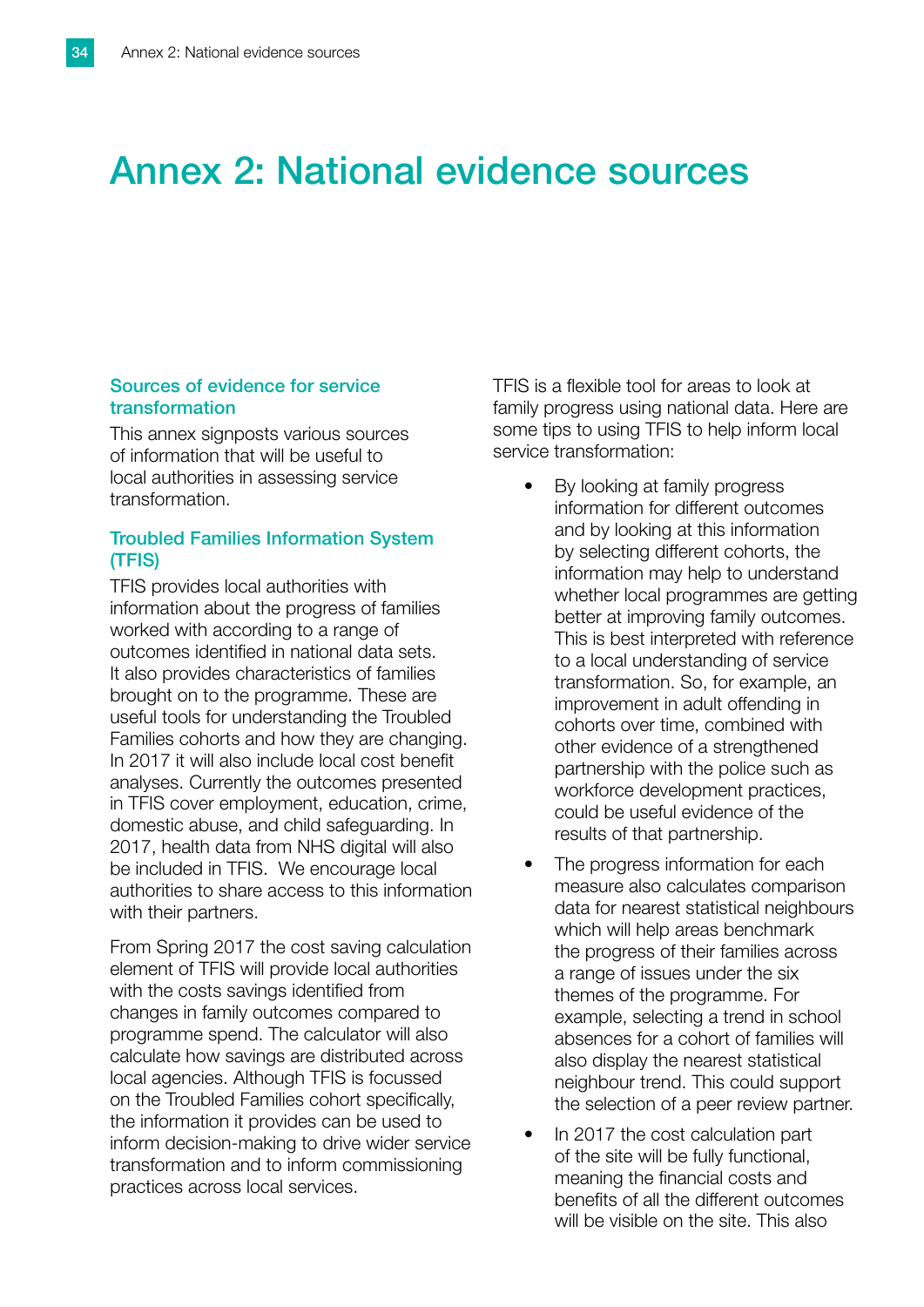includes costs and benefits broken down by agency based on the underlying research. This information will demonstrate how any savings realised through better outcomes benefit different agencies, and which agencies are bearing the cost of supporting families. This information should prove very valuable in discussions with local partners about designing and commissioning services, improving efficiency, and planning.

#### National evaluation

The wider national evaluation of the Troubled Families Programme will also generate material that will act as useful reference information and tools to inform completion of the Maturity Model. The key sources in this area are:

#### *Qualitative case studies*

This work tracks the implementation of the programme in case study local authorities (nine in 2016/17 and eleven in 2017/18). The research will include understanding the development of local authority service transformation alongside associated challenges and opportunities. It will also involve interviewing a range of local authority staff and partner agency staff – the research covers the perspectives of families and keyworkers. A first report from this work will be made available to areas in November 2016. This and subsequent reports should act as useful reference material for other local authorities. This information can be used in the following way:

• DCLG will issue reports from the qualitative case study work – reading these reports will provide areas with an assessment of service transformation in the case study local authorities.

- The case study reports will assess progress on service transformation in case study local authorities and follow up reports will assess further progress – the reports also highlight the challenges that case study areas have faced which the reader will be able to reflect upon and use to inform their own service transformation journey.
- The qualitative interviews with families (and keyworkers) will also provide insight into how family intervention is perceived by families, and what it is about intervention and the keyworker that families appreciate – this information will offer contextual information for all local areas in regards to workforce development and the family experience strand of the service transformation model.

#### *Online staff survey results*

The annual online survey of TFCs, key workers, and TFEAs includes several questions aligned with the Early Help Maturity Model. These surveys will generate national benchmarks and yearly progress information which will be shared with local authorities. These should assist local authorities in considering how their own transformation journey compares to national progress on issues like workforce development. The first reports from the surveys were provided to local authorities in January 2016. The second set of reports will be available in early 2017. This information can be used in the following ways:

If TFCs record the responses of their local authority, they will be able to compare where they stand in relation to the national average by crossreferencing these responses with the national survey data – for example, the extent to which a local authority considers the programme to have influenced local commissioning can be compared to the national data.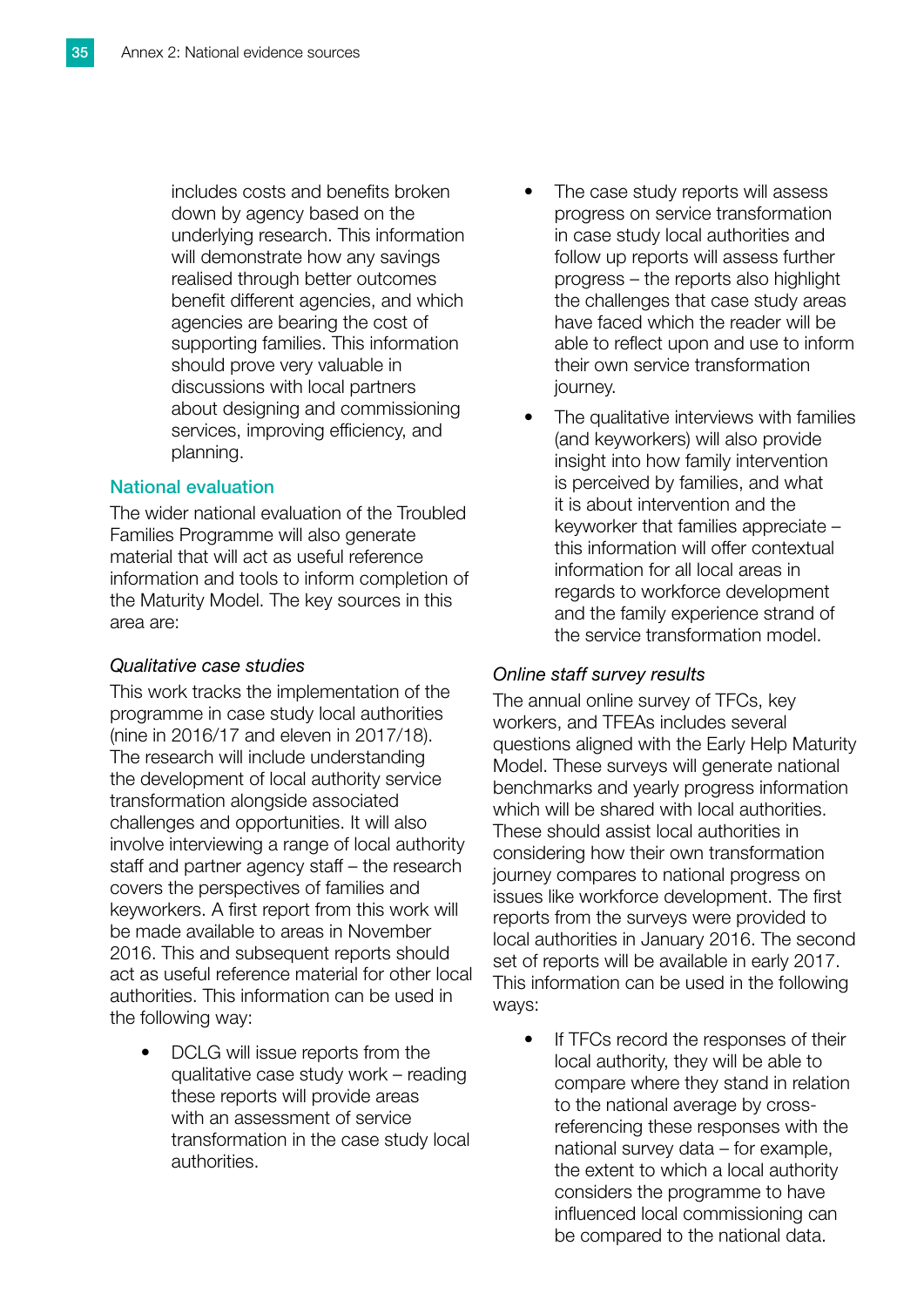- The survey also includes information such as the characteristics of keyworkers, the average number of staff, and the challenges to delivery – understanding the national picture of these issues provides material which can be compared to local data.
- As discussed below in relation to research tools, a local authority might want to use some of the questions asked of TFCs and key workers in their own local surveys – some of the questions could also be asked of wider partners to help understand the extent to which they view the strength of partnership working.

#### *Family survey*

The survey of c.1,000 families in twenty local authorities who are participating in the programme collects the characteristics of families and their self-reported problems at the start of intervention and re-interviews families post-intervention. The interview includes a section on service experience which will measure and track family perceptions of the service they received. The results of these will be useful as reference material for understanding family experiences. DCLG will make the baseline results of this survey available to local areas and these can be used to:

- consider the characteristics of the families responding at a national level and how this compares to a local cohort of families
- understand the types of problems faced by families that are captured by the survey such as self-reported mental health, self-reported domestic abuse

The section of the survey covering perceptions of local services and the help that families have received prior to joining the programme will provide useful overview data about the perceptions of families regarding services, which can help inform

the design of services and the completion of the family experience strand of the maturity model. Some of the questions covered in the survey can be re-used in any local survey or evaluation of the family experience. Key questions are highlighted below.

#### *Research tools*

Local authorities may want to draw on the tools that support the research above. To help facilitate this we have made available the questionnaires and topic guides used in the national evaluation. These are materials used in the case study qualitative research (interviews with staff, partners, families and keyworkers), the staff survey questionnaire (TFCs, key workers and TFEAs), and the family survey questionnaires (interviews with main carers and young people in families), and are available on Khub.

#### Local sources of evidence

Local sources of evidence are suggested in the blue boxes underneath each distinct strand of the maturity model as set out in the toolkit. However, these are not comprehensive and local areas will have their own sources of evidence they may wish to draw from. Peer Support Champions may also be able to offer advice on additional or alternative sources of evidence. The national Troubled Families team would be interested to hear about any useful sources of evidence that are not included in this toolkit.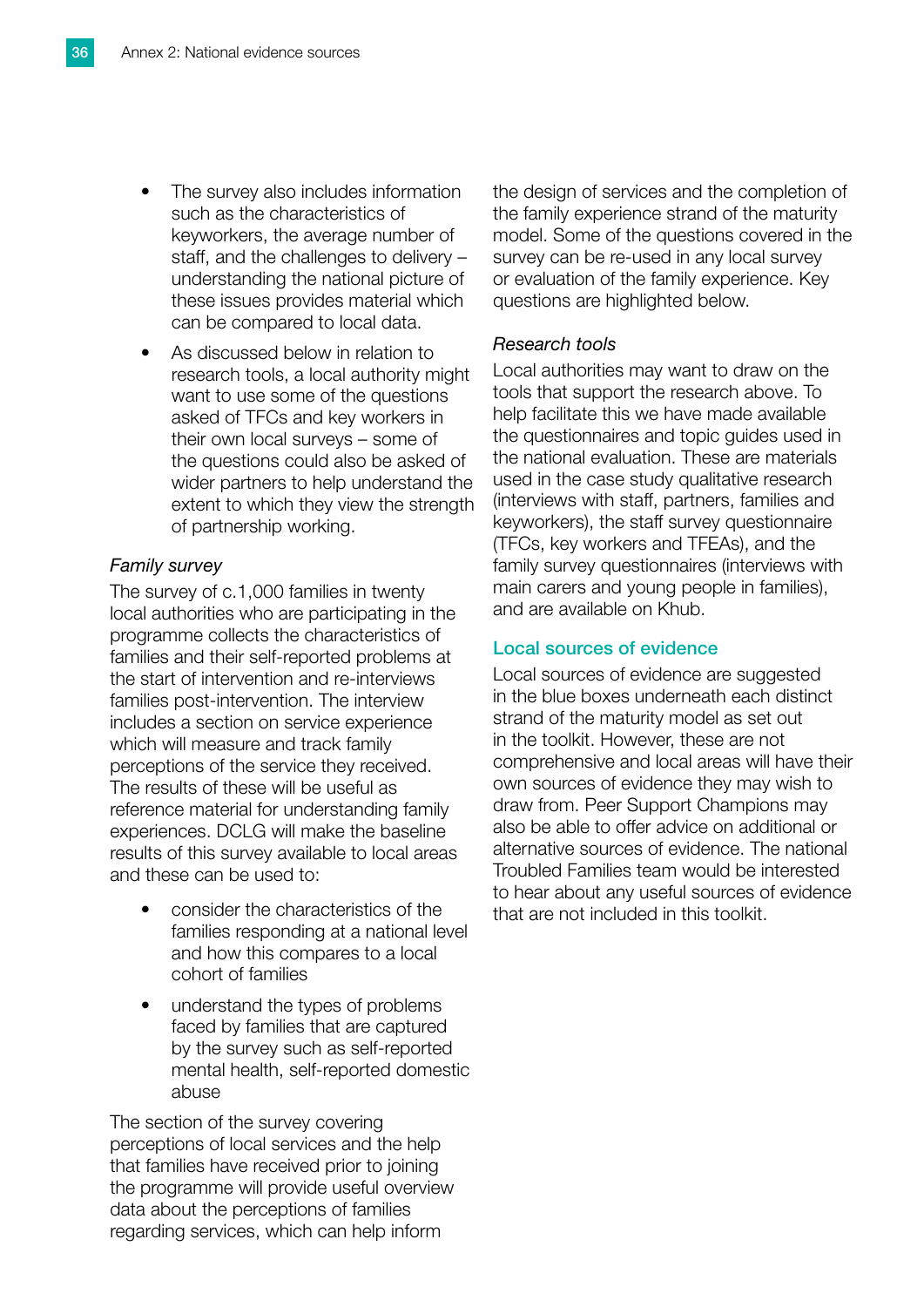## Annex 3: Hampshire summary table and maturity model push voting system

| <b>Transformation Strand</b>                                        | <b>Hampshire's</b> | Hampshire's summary of key evidence                                                                                                                                                                                                                                                                                                                     |
|---------------------------------------------------------------------|--------------------|---------------------------------------------------------------------------------------------------------------------------------------------------------------------------------------------------------------------------------------------------------------------------------------------------------------------------------------------------------|
|                                                                     | self rating        |                                                                                                                                                                                                                                                                                                                                                         |
| Leadership<br>Partnership working and<br>governance                 | <b>D</b>           | • Governance provided by a committed Management Group and Strategic Board comprising a variety of senior public/<br>voluntary sector partners.                                                                                                                                                                                                          |
|                                                                     |                    | • Strong commitment/governance by lead elected member and good elected member support for programme at both county/<br>district levels.                                                                                                                                                                                                                 |
|                                                                     |                    | • CCG and police secondments made to the programme. Public Health investment and HCC Leader investment.                                                                                                                                                                                                                                                 |
|                                                                     |                    | • STFP contributing to commissioning activity and transformational programmes such as Early Help and new FSS service<br>delivery model.                                                                                                                                                                                                                 |
|                                                                     |                    | • Independent/impartial academic partner evaluation Phase 1 & 2 - generating business case and impact evaluation of the<br>programme to inform discussions relating to future service demand and associated cost benefits of whole family working and<br>multi-agency approaches.                                                                       |
| Workforce development<br>Skills, capabilities and                   | D                  | • Shared objectives, training, performance being developed - CSD Innovation Volunteers/TF Int Support Serv (TFISS) + Family<br>Support Service (FSS)/CVS Development plans.                                                                                                                                                                             |
| performance incentives                                              |                    | • Commitment for whole family working seen from partners i.e. School Nursing and CRC.                                                                                                                                                                                                                                                                   |
|                                                                     |                    | • FSS /TFISS looking at pathways of support Level 1-4 services, making use of associated grant funding opportunities and<br>service directories.                                                                                                                                                                                                        |
|                                                                     |                    | • Governance of TFISS and FSS being aligned.                                                                                                                                                                                                                                                                                                            |
|                                                                     |                    | • Level 3 & 4 CSD training 'Working with complex families' developed and now part of the regular training offer.                                                                                                                                                                                                                                        |
| Culture<br>Shared values and<br>openness to challenge and<br>change |                    | Translating examples of good practice into mainstream business as usual is challenging for partners. Financial/staffing<br>resources in some areas make relationships difficult but additional resource from the programme has been able to overcome<br>these issues for specific families - case studies available to promote impact and best practice |
|                                                                     |                    | • Staff practice and strategic leadership for the programme is strong and seen as transformed in some areas but translating/<br>embedding the shared vision into departmental / organisational operational practice remains a key focus area.                                                                                                           |
|                                                                     |                    | Team managers need more guidance/ support to transform practice. Progress being made with CSD (FSS & EHH), Police,<br>Health & Schools.                                                                                                                                                                                                                 |